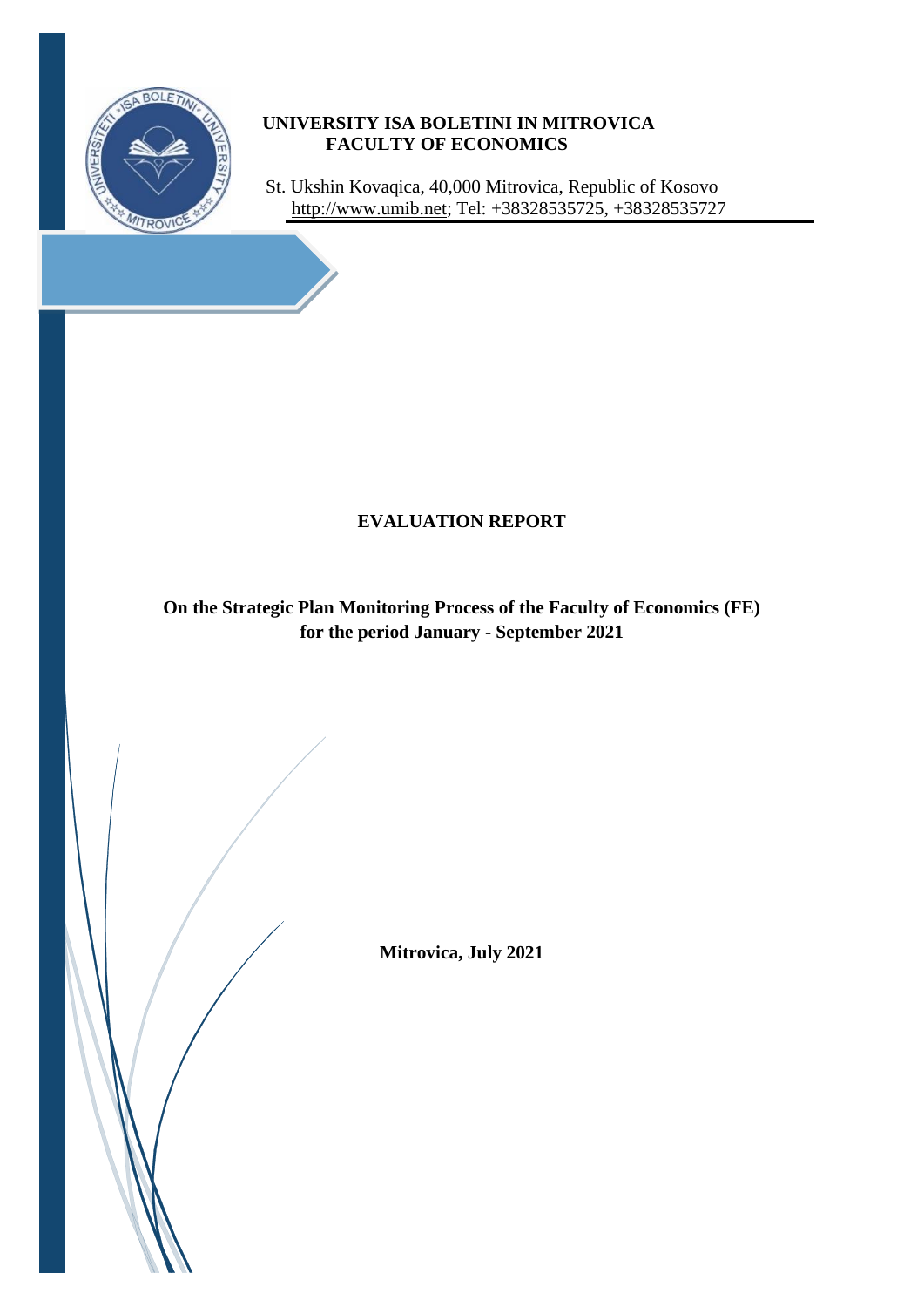#### **TABLE OF CONTENT**

i.

| 1. |                                                                                                |  |
|----|------------------------------------------------------------------------------------------------|--|
| 2. |                                                                                                |  |
| 3. |                                                                                                |  |
| 4. |                                                                                                |  |
|    | Strategic Objective 1: Advancement of study activities in terms of teaching, professional      |  |
|    | Strategic Objective 2: Advancement of scientific research and development 11                   |  |
|    |                                                                                                |  |
|    | Strategic Objective: 4. Human Resources Development, Digitalization and Public Information. 15 |  |
|    | Strategic Objective: 5. Inter-Institutional and International Cooperation  18                  |  |
| 5. |                                                                                                |  |

÷.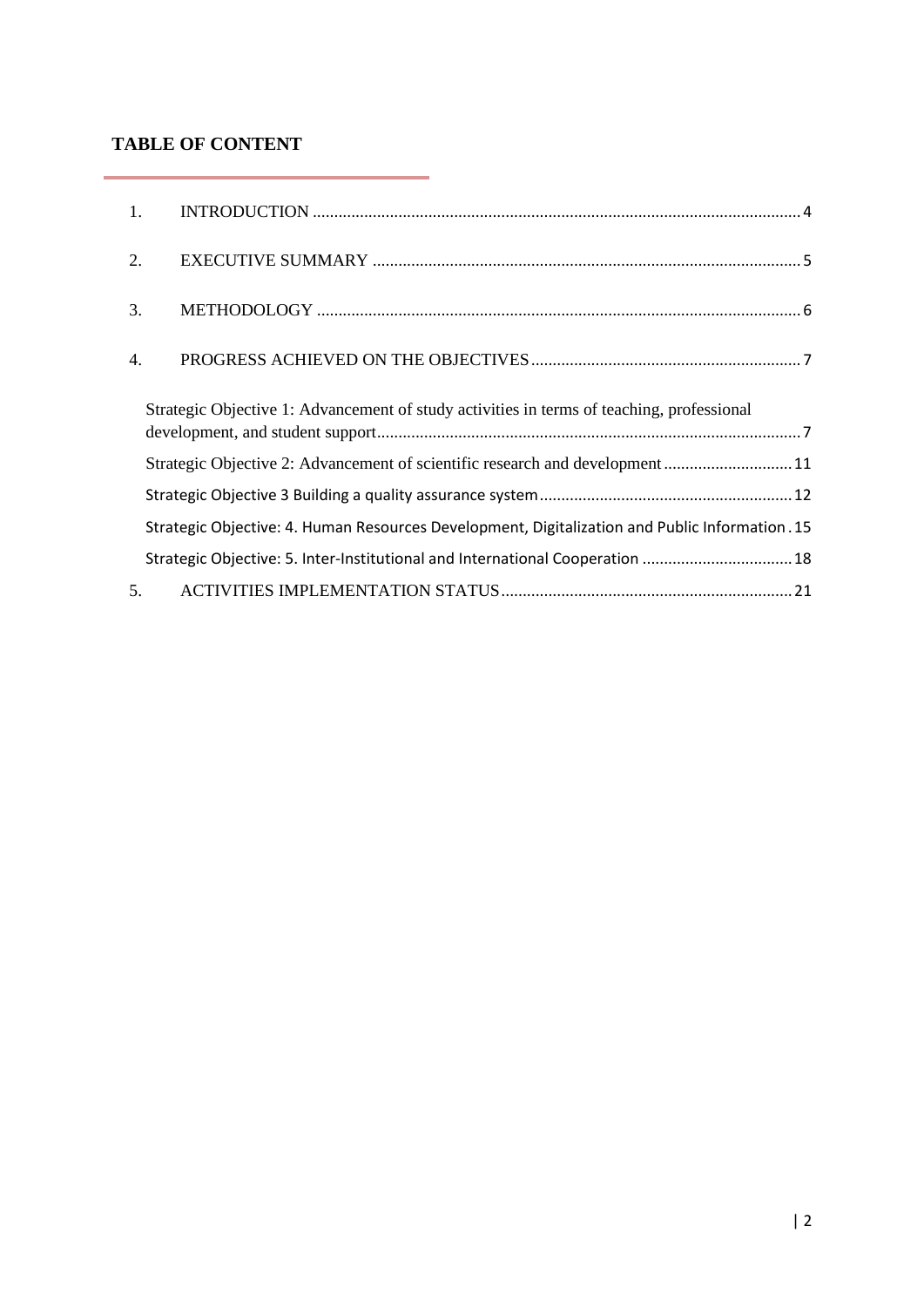### **ACRONYMS**

| <b>Faculty of Economics</b>                   |
|-----------------------------------------------|
| <b>Higher Education Institution</b>           |
| Ministry of Education, Science and Technology |
| Strategic Plan of the Faculty of Economics    |
| University Isa Boletini of Mitrovica          |
|                                               |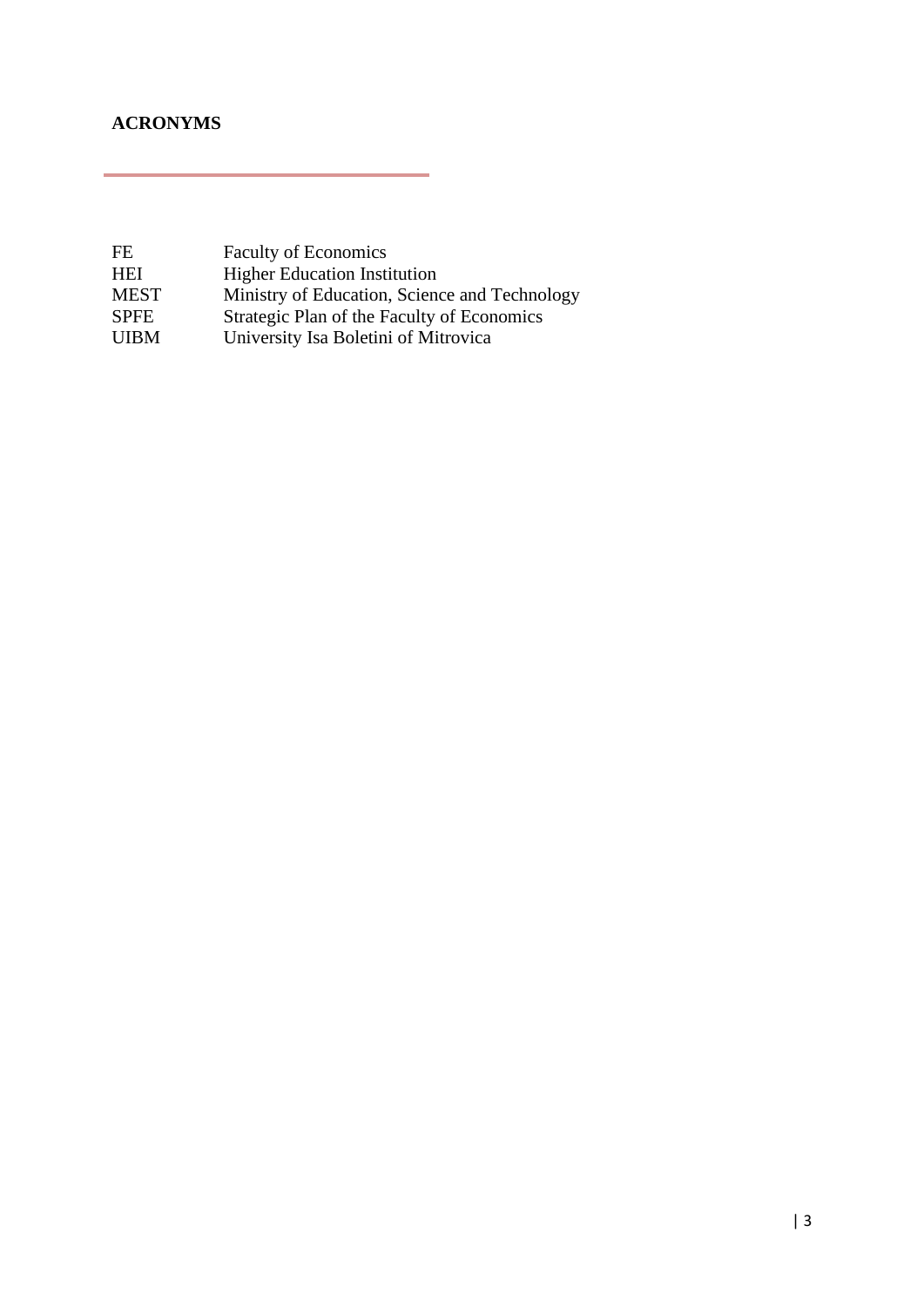#### <span id="page-3-0"></span>**1. INTRODUCTION**

The Strategic Plan of the Faculty of Economics (FE) 2019-2021, was compiled on the basis of inherited and new documents and reports on the state of the faculty, organized within this faculty in particular, and the University Isa Boletini of Mitrovica (UIBM) in general. The content of the SPFE was drafted in accordance with the policy documents mentioned below. Consequently, the strategic objectives of the Strategic Plan 2019-2021, corresponded to the objectives of the UIBM Strategic Plan, policy documents and national strategies - National Development Strategy 2016 -2021 of the Government of Kosovo; Law on Higher Education of the Republic of Kosovo 2010; Strategic Education Plan in Kosovo 2017-2021, and the Provisional Statute of UIBM;

The FE Council appointed a professional commission for drafting the Strategic Plan, which was composed of 9 members: 3 members from the FE Management, 3 academic staff, 1 student, 1 alumni, and 1 representative from the business community. In the same meeting, the group for monitoring and evaluating the implementation of the strategic plan consisting of 3 members was approved: 2 academic staff and 1 student.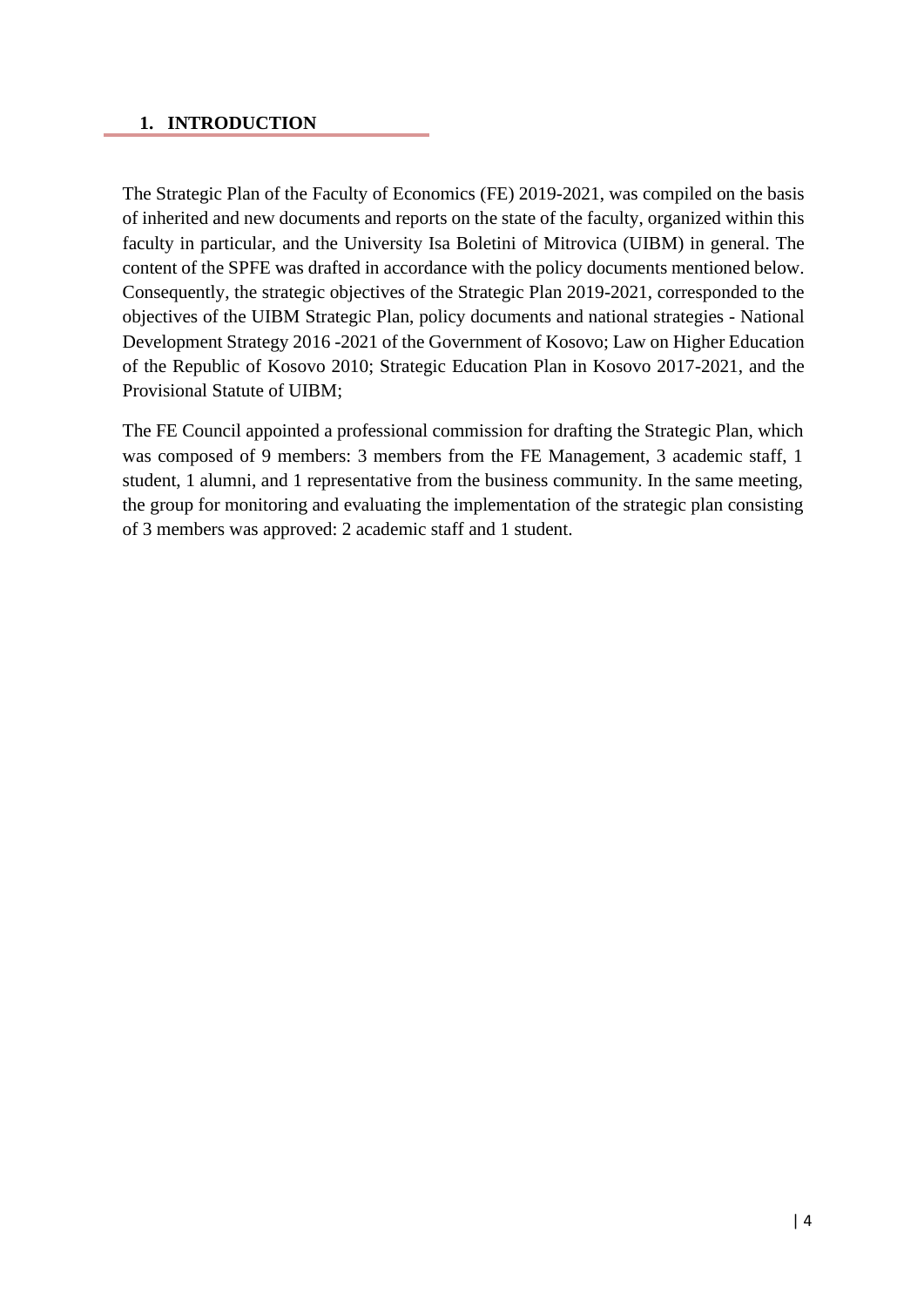### <span id="page-4-0"></span>**2. EXECUTIVE SUMMARY**

Based on the collected documents and the data provided during the interviews with the responsible stakeholders for the implementation of the Strategic Plan, the following are the main findings from the analysis of these data.

The main objectives are presented below:

- *1.* Advancement of study activities in terms of teaching, professional development and student support
- *2.* Advancement of scientific research and development
- *3.* Building a quality assurance system
- *4.* Human resource development, digitalization and public information
- *5.* Inter-institutional and international cooperation

Some of the general conclusions during the implementation of this strategy are:

- A large part of the activities, in their formulation have followed the SMART Rule. Consequently, it has been quite easy to measure their implementation.
- In general, there is a positive development as the strategic and specific objectives have been very well completed, and only four activities have not been completed.
- Given that the end of the time period covered with the strategic plan is approaching, it is recommended to draft a new strategic plan which will cover the period from 2022 onwards.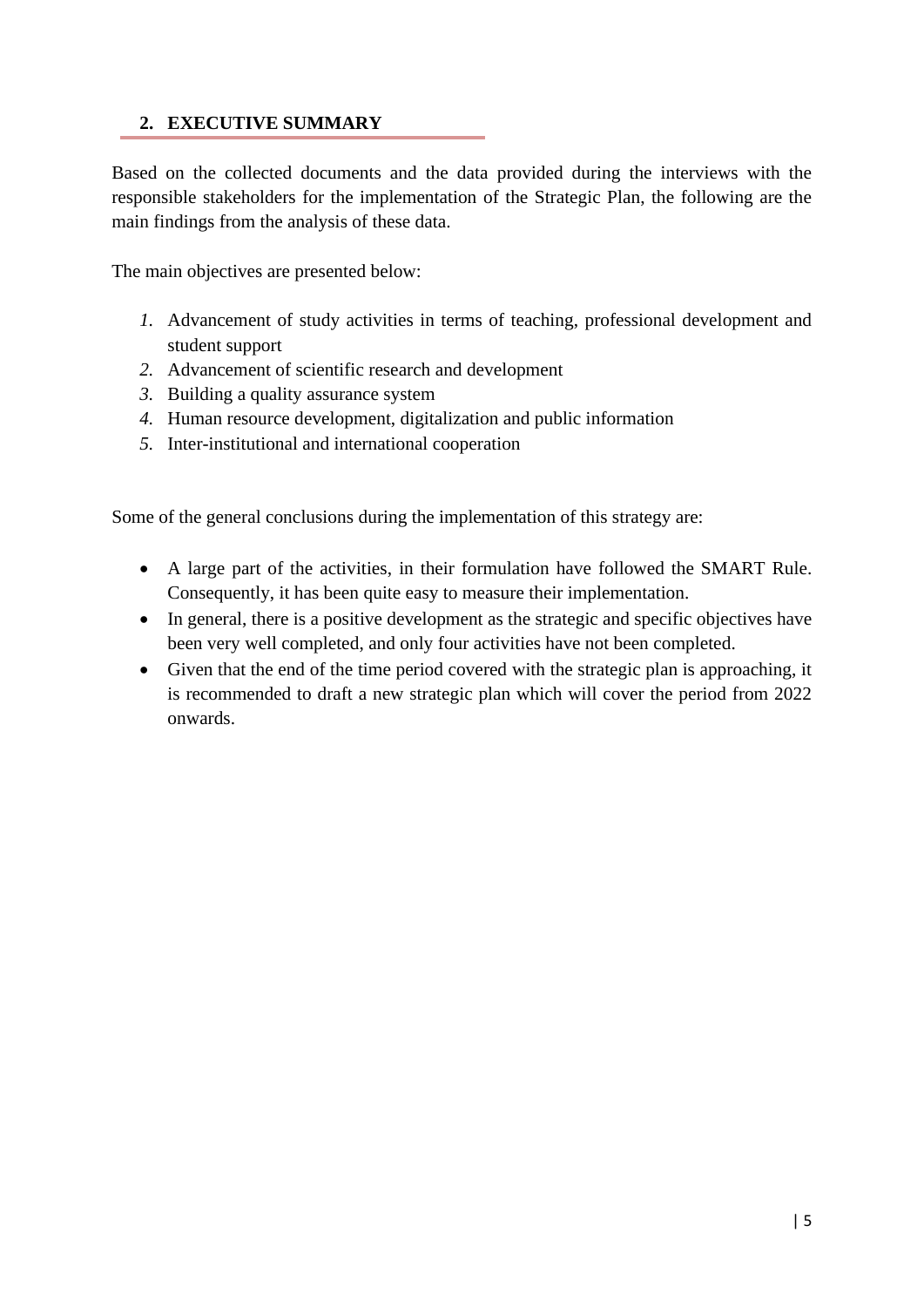#### <span id="page-5-0"></span>**3. METHODOLOGY**

The methodology used for the drafting of this report includes reports from monitoring the implementation of the Strategic Plan, data collected from the evaluation of activities that have taken place and revision of processes, which have been an important source of information for drafting this document.

During the drafting of the evaluation report, various meetings were held with the management, academic and administrative staff of the academic unit and students, regarding the implementation of the relevant activities of strategic objectives in order to discuss the evaluation of the implementation of the strategy.

This report contains the evaluation of all activities planned and finalized during the period 2019 - 30 June 2021. The report provides a realistic evaluation of the achievements in implementing the strategy. The goals and objectives on which there has been no progress are also presented.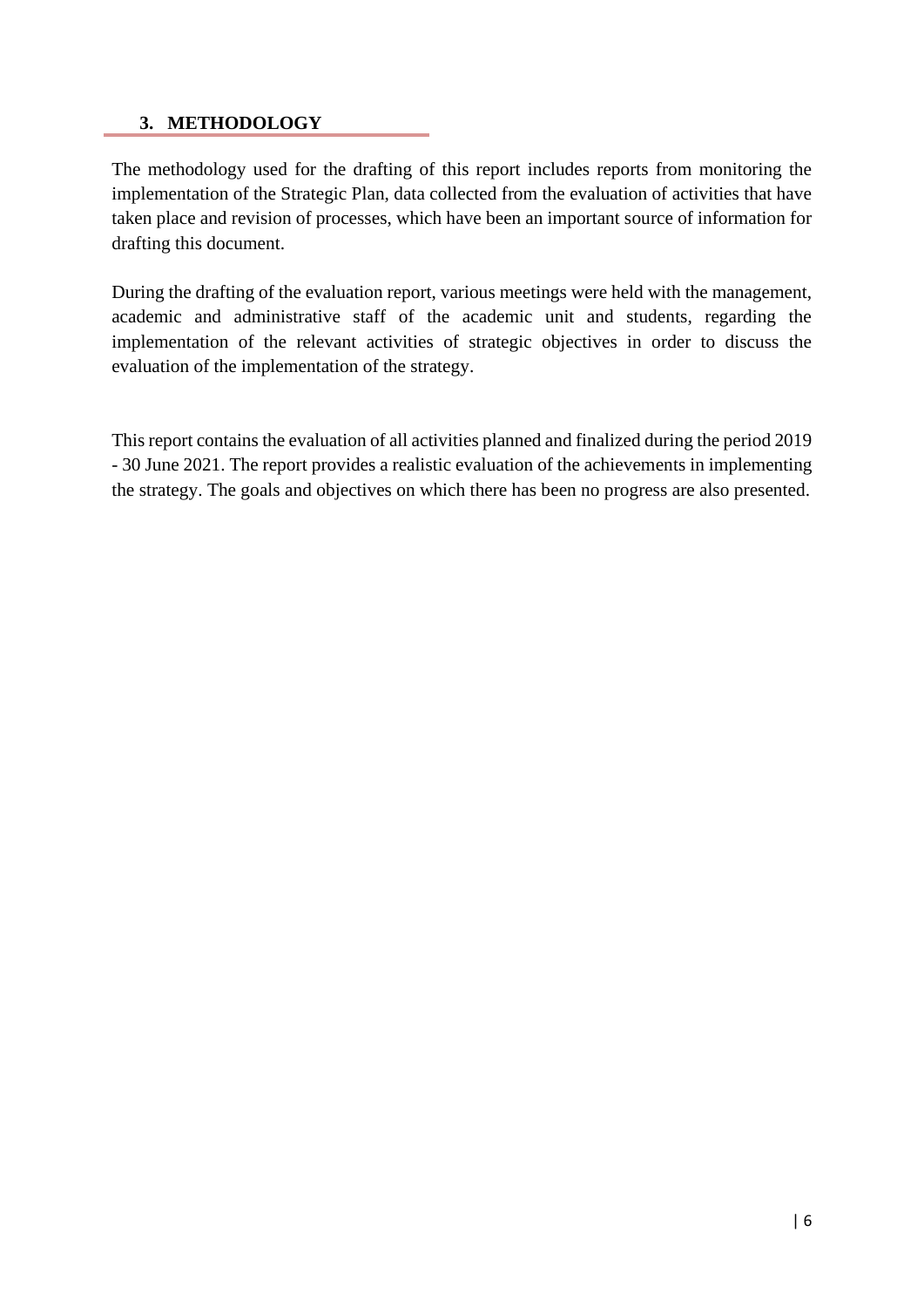### <span id="page-6-0"></span>**4. PROGRESS ACHIEVED ON THE OBJECTIVES**

# <span id="page-6-1"></span>**Strategic Objective 1: Advancement of study activities in terms of teaching, professional development and student support**

### *Specific Objective 1.1: Improving teaching methods*

| Time frame:                         | $2019 - 2021$                                                                                  |
|-------------------------------------|------------------------------------------------------------------------------------------------|
| <b>Activity:</b>                    | Attending training on new teaching methodologies<br>1.1.1                                      |
| <b>Status:</b><br><b>Reasoning:</b> | Fully Finalized (100%) in relation to basic level trainings<br>All FE staff has been certified |

| Time frame:       | 2019 onwards                                                             |
|-------------------|--------------------------------------------------------------------------|
| <b>Activity:</b>  | 1.1.2 Advanced training on teaching methodologies.                       |
| Status:           | Partially Finalized (27.27%) in relation to basic level treatments       |
| <b>Reasoning:</b> | 3 professors have been certified, the rest of them are under the process |
|                   |                                                                          |
| Time frame:       | $2019 - 2021$                                                            |
| <b>Activity:</b>  | 1.1.3 Syllabus screening training                                        |
| <b>Status:</b>    | Fully Finalized (100%)                                                   |
| <b>Reasoning:</b> | All staff attended the training                                          |

*Specific objective 1.2 Harmonization of the evaluation method with the expected learning outcomes*

| Time frame:       | $2019 - 2021$                                                                                                                         |
|-------------------|---------------------------------------------------------------------------------------------------------------------------------------|
| <b>Activity:</b>  | 1.2.1 Application of changes in the syllabuses design in accordance with<br>the evaluation Manual with the expected learning outcomes |
| <b>Status:</b>    | Fully Finalized (100%)                                                                                                                |
| <b>Reasoning:</b> | All syllabuses have been reviewed and updated                                                                                         |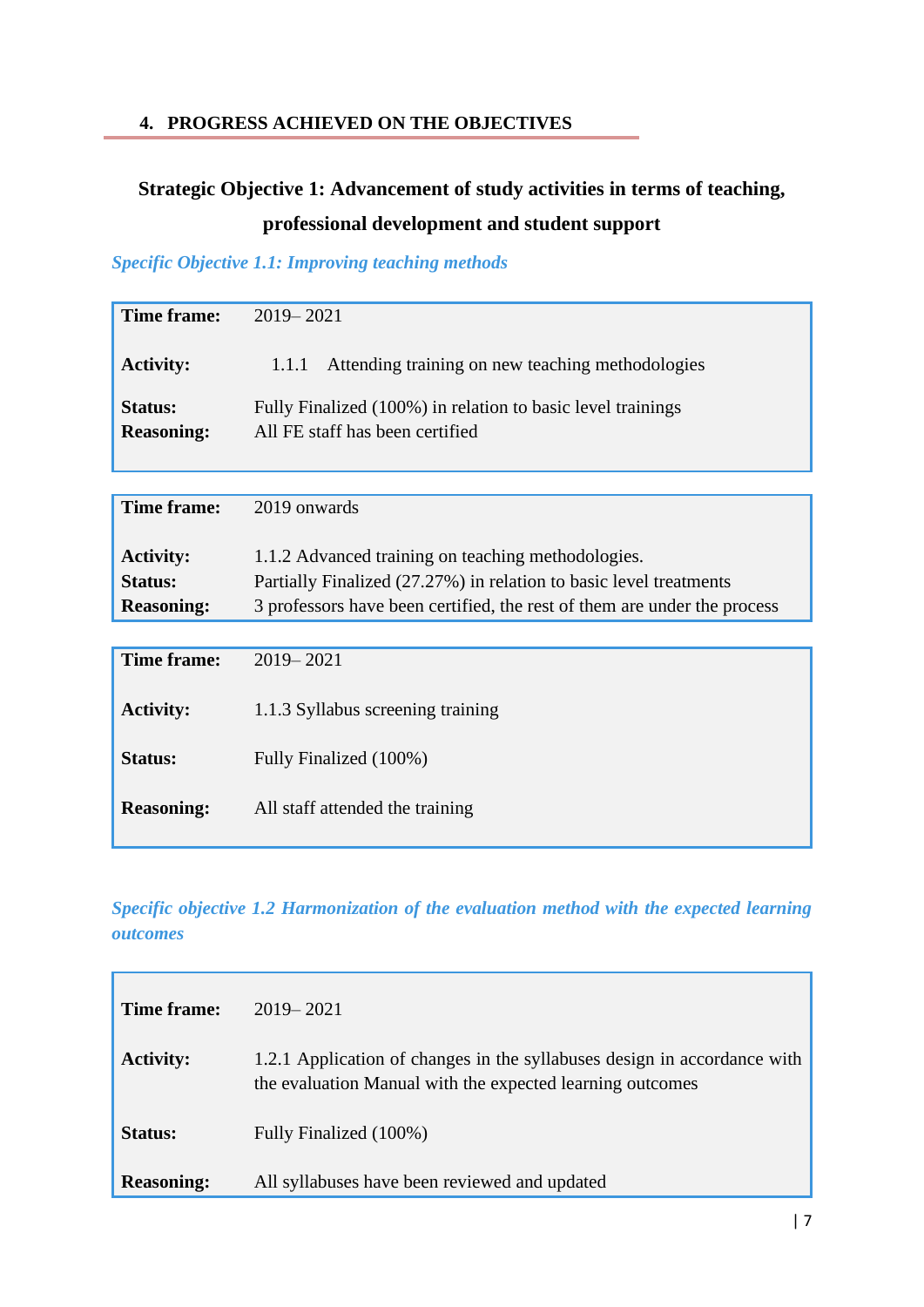# *Specific Objective 1.3 Installation of anti-plagiarism system*

| Time frame:       | $2020 - 2021$                                                                    |
|-------------------|----------------------------------------------------------------------------------|
| <b>Activity:</b>  | 1.3.1 Training of staff on anti-plagiarism software, and software<br>application |
| Status:           | Fully Finalized (100%)                                                           |
| <b>Reasoning:</b> | Staff have been trained and software application starts from January 2021        |
|                   |                                                                                  |
| Time frame:       | $2020$ - ongoing                                                                 |
| <b>Activity:</b>  | 1.3.2 Monitoring the use of the system                                           |
| <b>Status:</b>    | Fully Finalized (100%)                                                           |
| <b>Reasoning:</b> | All staff have access to and use the anti-plagiarism system.                     |

## *Specific Objective 1.4 Ongoing staff training*

| Time frame:        |                                                                                                   |
|--------------------|---------------------------------------------------------------------------------------------------|
|                    | $2019$ - ongoing                                                                                  |
|                    |                                                                                                   |
| <b>Activity:</b>   | 1.4.1 Attending a conference in a specific field                                                  |
| Status:            | Finalized                                                                                         |
| <b>Reasoning:</b>  | All staff on average have attended at least one conference during the year<br>in a specific field |
|                    |                                                                                                   |
| Time frame:        | $2019$ - ongoing                                                                                  |
|                    |                                                                                                   |
| <b>Activity:</b>   | 1.4.2 Publication of at least one article per year                                                |
| <b>Status:</b>     | Finalized                                                                                         |
| <b>Reasoning:</b>  | On average, staff have published at least one project during the year                             |
|                    |                                                                                                   |
| <b>Time frame:</b> | $2019$ - ongoing                                                                                  |
|                    |                                                                                                   |
| <b>Activity:</b>   | 1.4.3 Support for the transition from MA to PhD                                                   |
| <b>Status:</b>     | Finalized                                                                                         |
| <b>Reasoning:</b>  |                                                                                                   |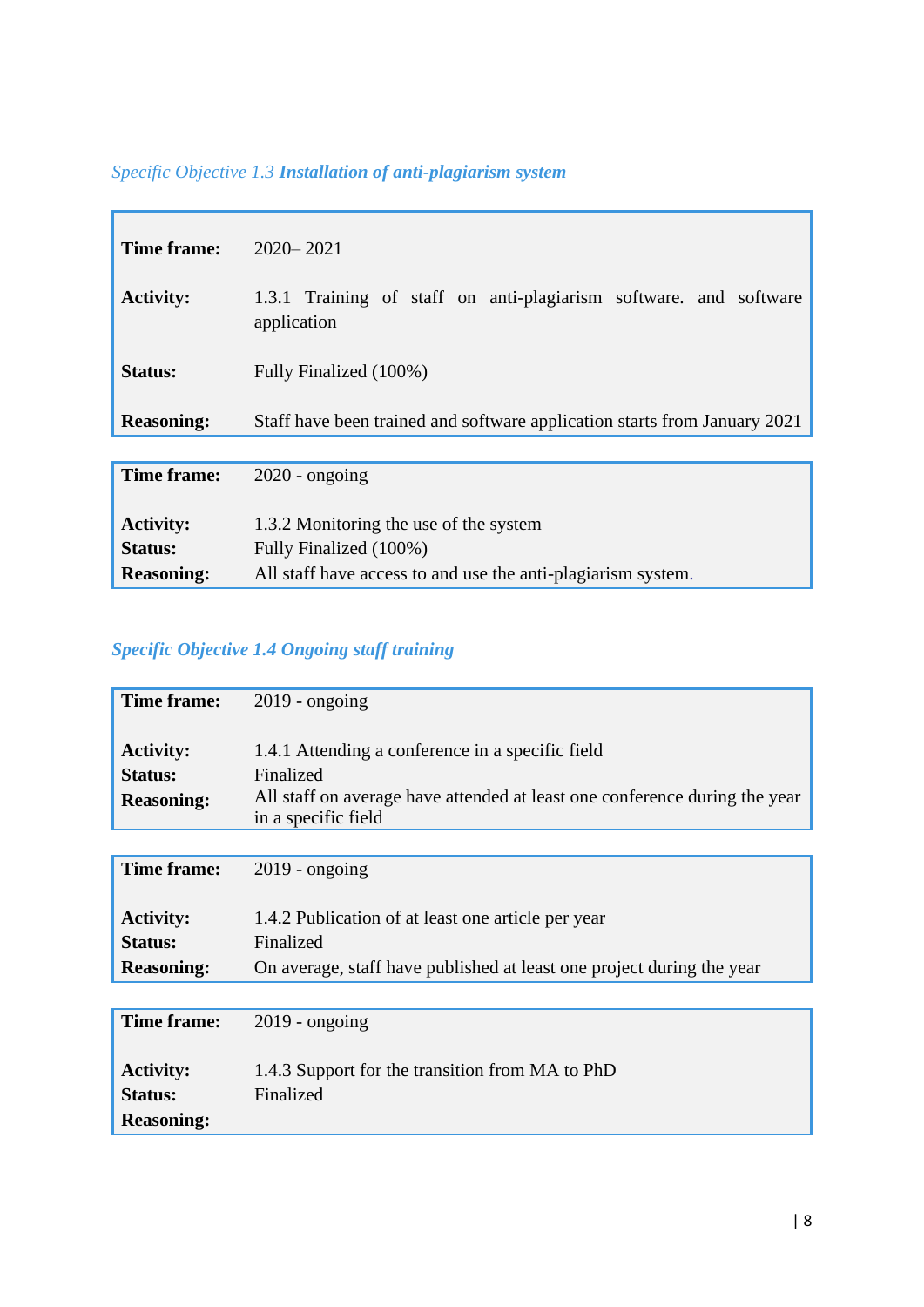| Time frame:                         | $2019$ - ongoing                                                    |
|-------------------------------------|---------------------------------------------------------------------|
| <b>Activity:</b>                    | 1.4.4 Staff application for participation in mobility               |
| <b>Status:</b><br><b>Reasoning:</b> | Partially Finalized (18%)<br>2 professors have applied for mobility |

### *Specific Objective 1.5 Learning resources and support*

| Time frame:       | $2019$ - ongoing                                                                                                   |
|-------------------|--------------------------------------------------------------------------------------------------------------------|
| <b>Activity:</b>  | 1.5.1 Distribution of questionnaires regarding the evaluation of<br>administrative services by the academic staff. |
| <b>Status:</b>    | Finalized                                                                                                          |
| <b>Reasoning:</b> | The results of the question aire reviewed                                                                          |
|                   |                                                                                                                    |
| Time frame:       | $2019$ - ongoing                                                                                                   |
| <b>Activity:</b>  | 1.5.2 Distribution of questionnaires regarding the evaluation<br>of<br>administrative services by the students.    |
| <b>Status:</b>    | Finalized                                                                                                          |

### *Specific Objective 1.6 Orientation and information on all phases of the student life cycle*

The results of the questionnaire reviewed

| Time frame:       | $2019$ - ongoing                                                                                                                           |
|-------------------|--------------------------------------------------------------------------------------------------------------------------------------------|
| <b>Activity:</b>  | 1.6.1 Drafting of a students handbook with the most relevant information<br>related to the Faculty and study program.                      |
| <b>Status:</b>    | Finalized                                                                                                                                  |
| <b>Reasoning:</b> | UIBM Handbook with concrete programs including those of the Faculty<br>of Economics, published on the website of the Faculty of Economics. |

| Time frame:                                             | $2019$ - ongoing                                                                                                                                                                                                                                      |
|---------------------------------------------------------|-------------------------------------------------------------------------------------------------------------------------------------------------------------------------------------------------------------------------------------------------------|
| <b>Activity:</b><br><b>Status:</b><br><b>Reasoning:</b> | 1.6.2 Information campaign for graduates<br>Finalized<br>High school visits, invitation to high schools of the Mitrovica region to<br>visit UIBM for the presentation of programs, contact, formal and<br>informal visits with relevant stakeholders. |

**Reasoning:**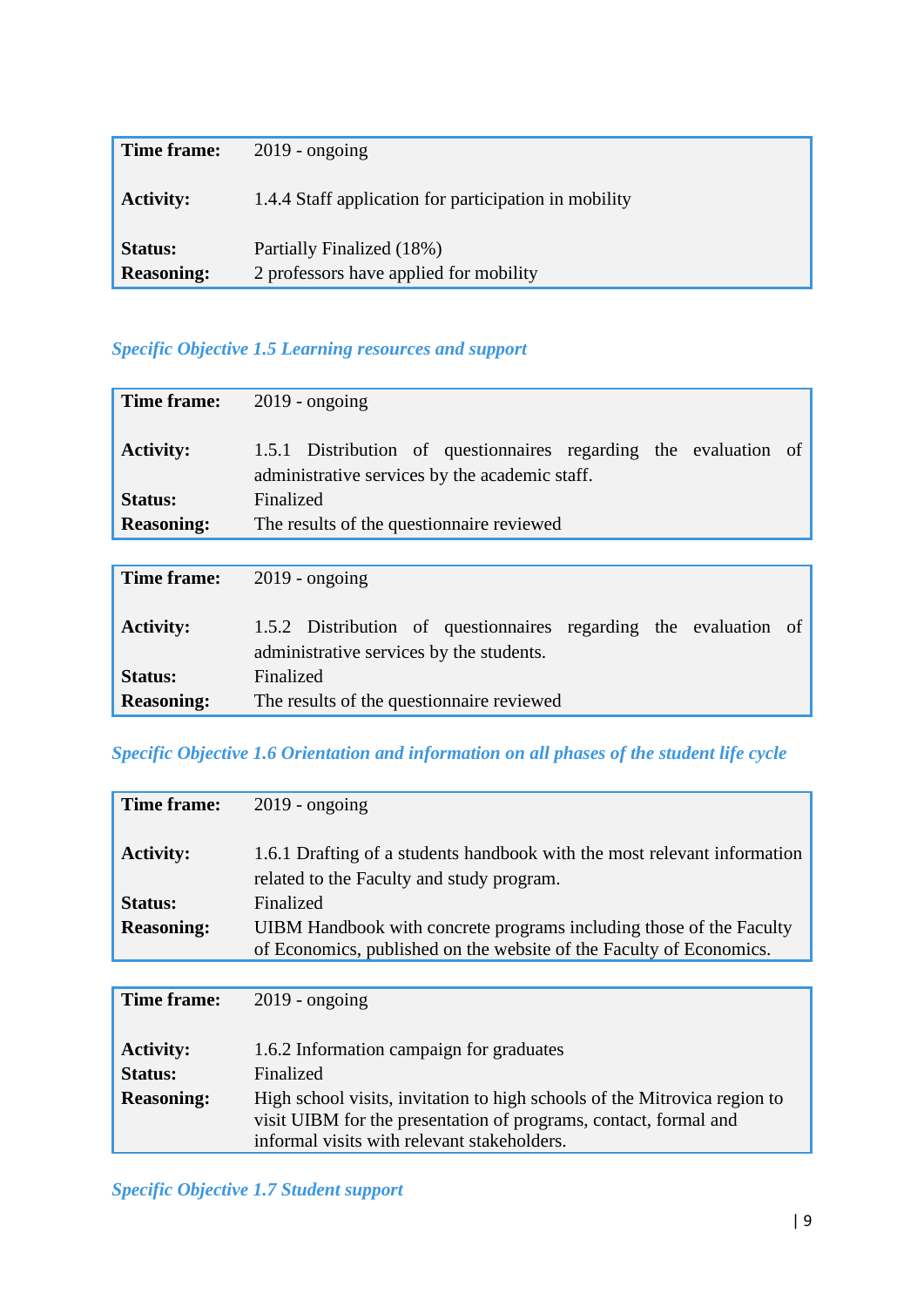| Time frame:       | $2019 - 2021$                                                                                                                                                                                                                 |
|-------------------|-------------------------------------------------------------------------------------------------------------------------------------------------------------------------------------------------------------------------------|
| <b>Activity:</b>  | 1.7.1. Supporting students through consultations, joint round tables and<br>cooperation with businesses-internships for students.                                                                                             |
| <b>Status:</b>    | Finalized                                                                                                                                                                                                                     |
| <b>Reasoning:</b> | Several activities were organized in support of students: to participate in<br>conferences with professors, visits to institutions and businesses (TAK,<br>Berto, Misini, Balkan Special, Pestova LLC, Loni Dekor LLC, etc.). |

| Time frame:                                             | $2019$ - ongoing                                                                                                                                                                                                        |
|---------------------------------------------------------|-------------------------------------------------------------------------------------------------------------------------------------------------------------------------------------------------------------------------|
| <b>Activity:</b><br><b>Status:</b><br><b>Reasoning:</b> | 1.7.2 Membership of graduates in the Alumni Association.<br><b>Partially Finalized</b><br>A significant number of the graduates have joined the Alumni<br>Association, there is still work to be done in this direction |

| Time frame:                                             | $2019$ - ongoing                                                                                                                                                                                                                                                                    |
|---------------------------------------------------------|-------------------------------------------------------------------------------------------------------------------------------------------------------------------------------------------------------------------------------------------------------------------------------------|
| <b>Activity:</b><br><b>Status:</b><br><b>Reasoning:</b> | 1.7.3 Organizing a meeting with FE graduates and the FE Industrial Board.<br>Finalized<br>Several meetings were organized with the Industrial body of FE, and an<br>event was held in the UIBM with Alumni, the Industrial Board, the<br>business community and other stakeholders. |

| Time frame:       | $2019$ - ongoing                                                     |
|-------------------|----------------------------------------------------------------------|
| <b>Activity:</b>  | 1.7.4 Promoting the FE students' achievements, success stories       |
| <b>Status:</b>    | Finalized                                                            |
| <b>Reasoning:</b> | Success stories are published on a regular basis on the UIBM website |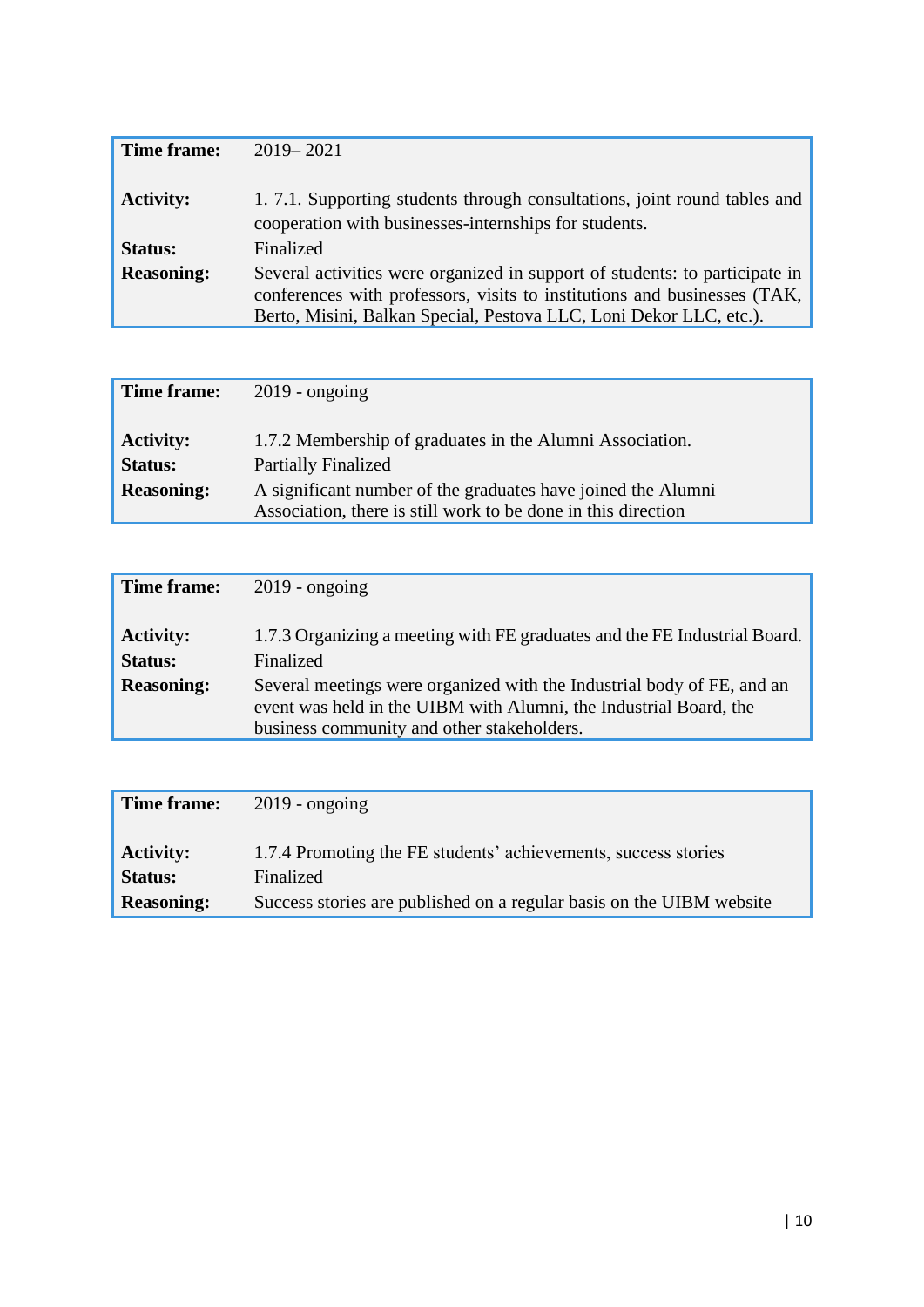# <span id="page-10-0"></span>**Strategic Objective 2: Advancement of scientific research and development**

| Time frame:       | 2020-2021 ongoing                                                                                                                       |
|-------------------|-----------------------------------------------------------------------------------------------------------------------------------------|
| <b>Activity:</b>  | 2.1.1 Scientific research publications in the field of economics with<br>significant impact on the economy and the community            |
| Status:           | Finalized                                                                                                                               |
| <b>Reasoning:</b> | A considerable number of scientific work in the field of economics have<br>been published with indexations according to MEST platforms. |

|  |  |  |  | <b>Specific Objective 2.1: Drafting of a strategic research plan</b> |  |
|--|--|--|--|----------------------------------------------------------------------|--|
|  |  |  |  |                                                                      |  |

| Time frame:       | $2021$ - ongoing                                                                     |
|-------------------|--------------------------------------------------------------------------------------|
| <b>Activity:</b>  | 2.1.2 Establishment of the Institute of Economics within the Faculty of<br>Economics |
| <b>Status:</b>    | Initiated                                                                            |
| <b>Reasoning:</b> | The initiative at the meeting of the Faculty Council for the establishment           |
|                   | of the Institute                                                                     |

| Time frame:       | $2021$ - ongoing                                                                      |
|-------------------|---------------------------------------------------------------------------------------|
| <b>Activity:</b>  | 2.1.3 Establishment of a scientific research group within the Faculty of<br>Economics |
| <b>Status:</b>    | <b>Partially Finalized</b>                                                            |
| <b>Reasoning:</b> | Referring to the activity 2.1.2                                                       |

*Specific Objective 2.2: Creating a fund from financial revenues to support research*

| Time frame:       | 2020 - 2021                                                                                                    |
|-------------------|----------------------------------------------------------------------------------------------------------------|
| <b>Activity:</b>  | 2.2.1 Application for support from MEST grant schemes, and in<br>partnership with joint international projects |
| <b>Status:</b>    | Initiated                                                                                                      |
| <b>Reasoning:</b> | An initiative has been taken to identify funding opportunities and apply                                       |
|                   | for MEST grant schemes                                                                                         |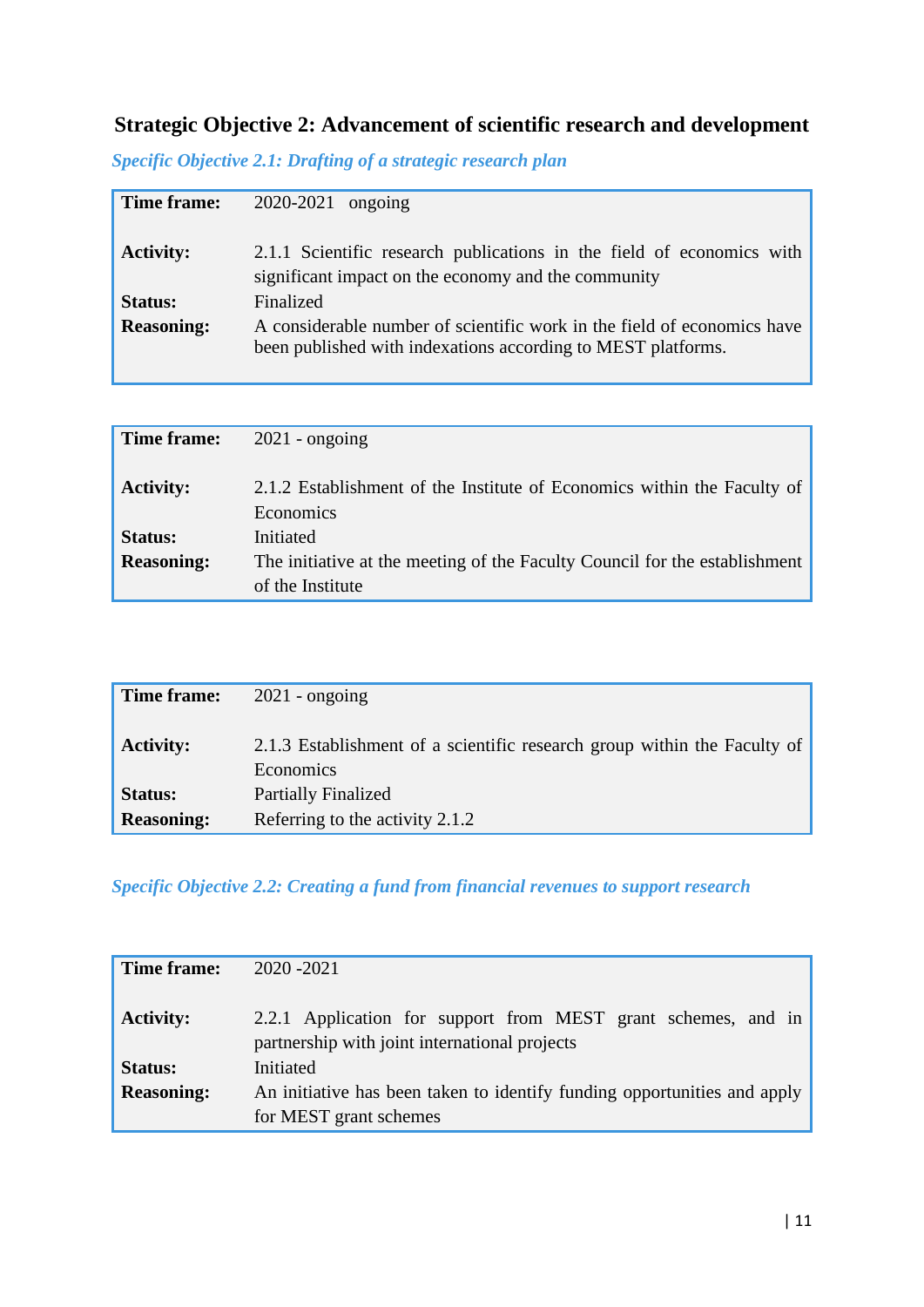### *Specific Objective 2.3 Organizing FE conferences*

| Time frame:       | $2018$ - ongoing                                                                 |
|-------------------|----------------------------------------------------------------------------------|
| <b>Activity:</b>  | 2.3.1 Organizing a scientific conference in the field of economics every<br>year |
| <b>Status:</b>    | Finalized                                                                        |
| <b>Reasoning:</b> | Two online conferences have been organized: The effects of COVID 19              |
|                   | in the economy and University-Industry Cooperation                               |

# **Strategic Objective 3 Building a quality assurance system**

### <span id="page-11-0"></span>*Specific Objectives 3.1 Development of quality assurance system*

| Time frame:       | $2020$ - ongoing                                                                                             |
|-------------------|--------------------------------------------------------------------------------------------------------------|
| <b>Activity:</b>  | 3.1.1. Establishing a quality assurance system through the engagement of<br>UIBM bodies and external experts |
| <b>Status:</b>    | Finalized                                                                                                    |
| <b>Reasoning:</b> | Quality Assurance Guide published on the website                                                             |

| Time frame:                        | 2020 - 2021                                                                                                                                                   |
|------------------------------------|---------------------------------------------------------------------------------------------------------------------------------------------------------------|
| <b>Activity:</b><br><b>Status:</b> | 3.1.2 Evaluation and supervision of quality assurance in teaching-learning<br>Finalized                                                                       |
| <b>Reasoning:</b>                  | On a semester basis (twice a year) the evaluation shall be done through<br>questionnaires, for measuring and evaluating the quality in teaching-<br>learning. |

| Time frame:       | 2020 - 2021                                                               |
|-------------------|---------------------------------------------------------------------------|
| <b>Activity:</b>  | 3.1.3 Application of interactive and contemporary methods in teaching     |
| <b>Status:</b>    | Finalized                                                                 |
| <b>Reasoning:</b> | Upon the completion of the basic and advanced trainings by all staff, the |
|                   | implementation of new interactive knowledge in the teaching process has   |
|                   | begun.                                                                    |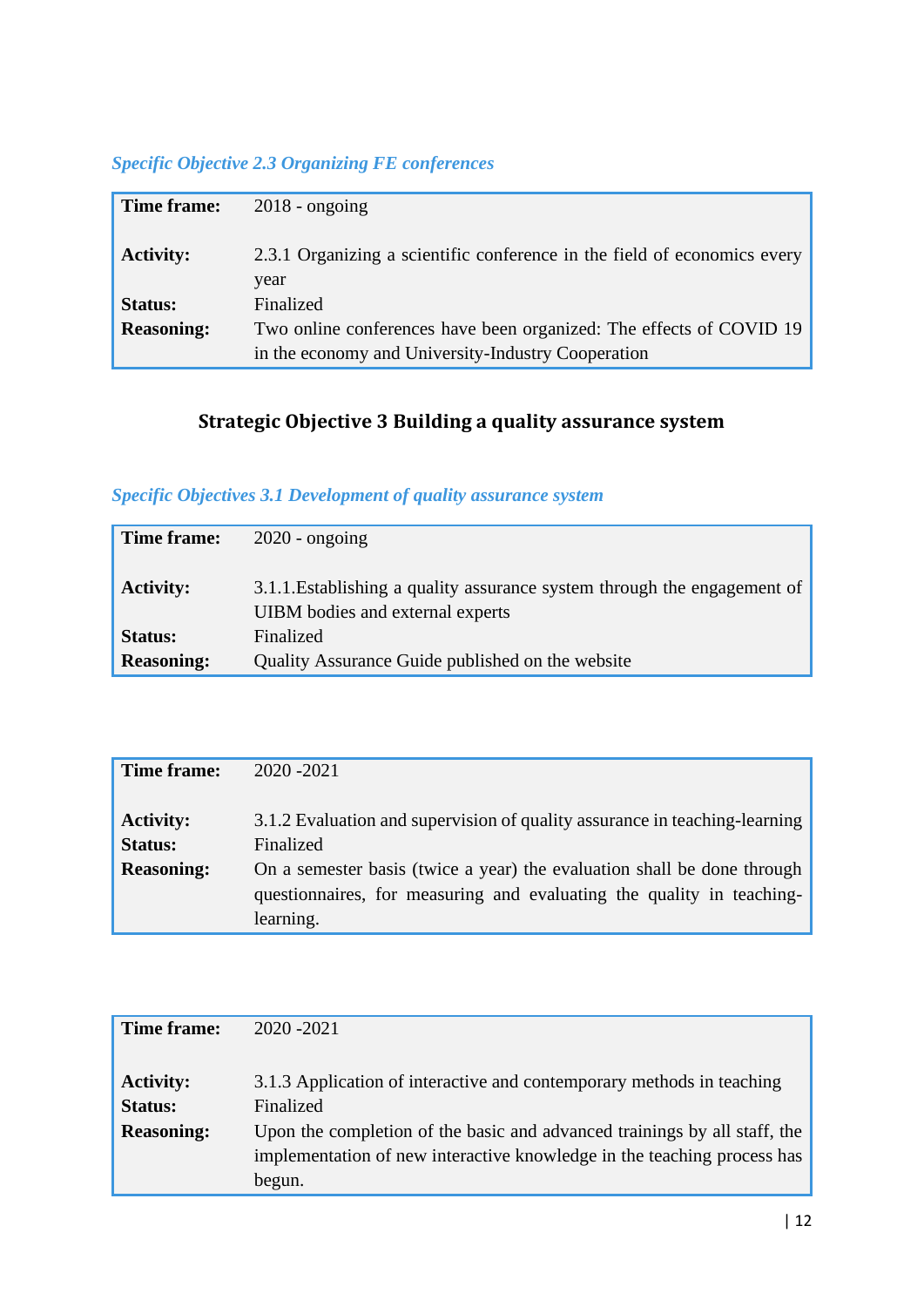| Time frame:       | 2019 - 2021                                                                          |
|-------------------|--------------------------------------------------------------------------------------|
| <b>Activity:</b>  | 3.1.4 Market analysis regarding the compliance of curricula with market<br>needs     |
| <b>Status:</b>    | Finalized                                                                            |
| <b>Reasoning:</b> | An analysis regarding the compliance of curricula with market needs was<br>performed |

| Time frame:       | 2020 - 2021                                                               |
|-------------------|---------------------------------------------------------------------------|
| <b>Activity:</b>  | 3.1.5 Application for new Bachelor and Master level specializations       |
| Status:           | Finalized                                                                 |
| <b>Reasoning:</b> | The Master level application has been made for three new specializations: |
|                   | Banking, Finance and Accounting;<br>$\bullet$                             |
|                   | Management and Entrepreneurship;<br>$\bullet$                             |
|                   | Industrial management<br>$\bullet$                                        |

*Specific Objective 3.2 Advancement of the internal and external quality evaluation process*

| Time frame:       | 2019-2021                                                                                                |
|-------------------|----------------------------------------------------------------------------------------------------------|
| <b>Activity:</b>  | 3.2.1 Development of questionnaires and reporting with the FE<br>Administration and academic staff       |
| Status:           | Finalized                                                                                                |
| <b>Reasoning:</b> | Report with the findings from questionnaires with the FE Administration<br>and the staff of the faculty. |

| Time frame:       | 2019-2021                                                                                                                   |
|-------------------|-----------------------------------------------------------------------------------------------------------------------------|
| <b>Activity:</b>  | 3.2.2 Development of questionnaires and reporting for quality evaluation<br>with students: One at the end of each semester. |
| <b>Status:</b>    | Finalized                                                                                                                   |
| <b>Reasoning:</b> | Report with the findings from questionnaires with the FE Administration<br>and the staff of the faculty.                    |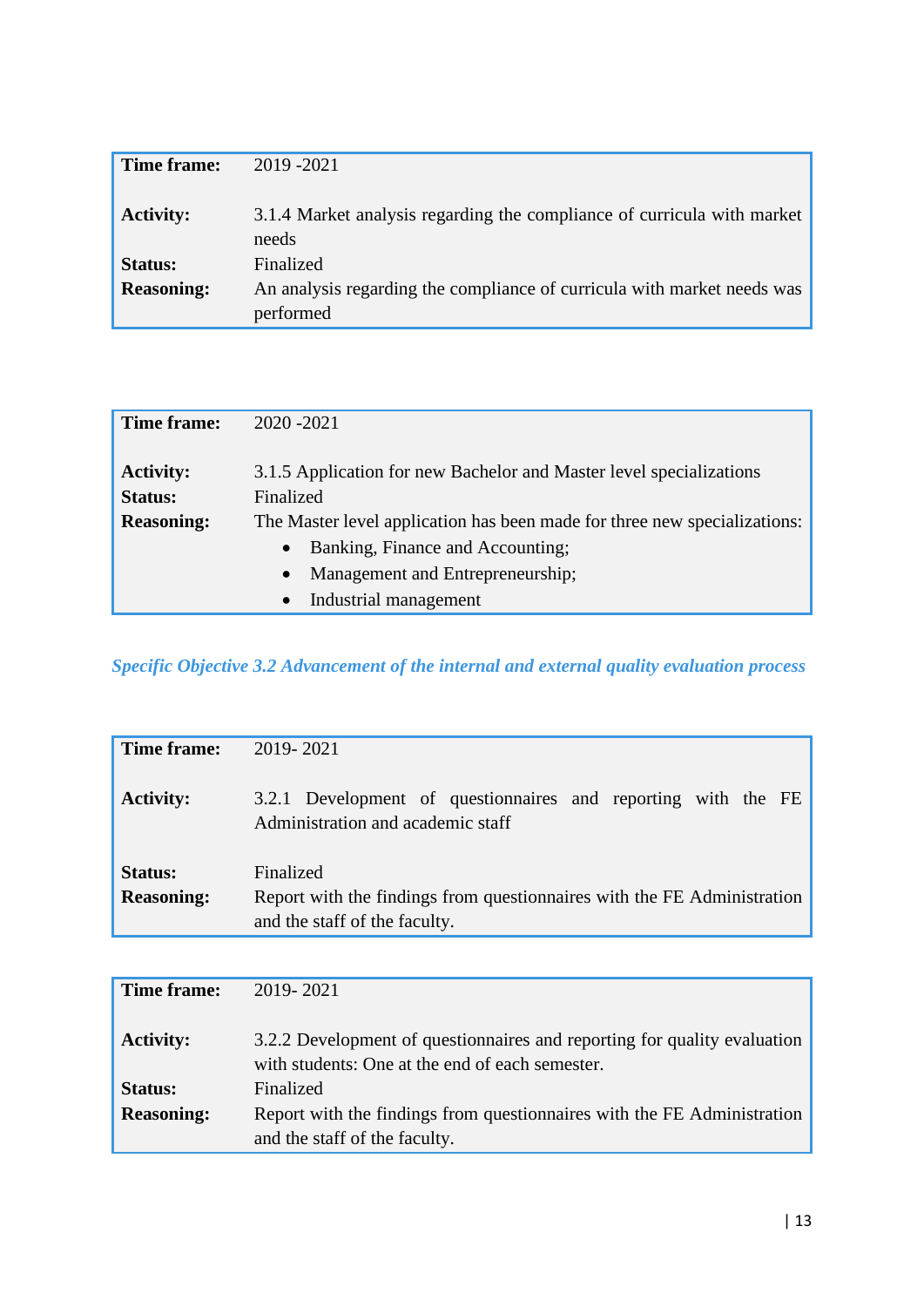| Time frame:       | December 2019 - July 2020 and in eavch subsequent year                                                       |
|-------------------|--------------------------------------------------------------------------------------------------------------|
| <b>Activity:</b>  | 3.2.3 Providing for completion of questionnaires for the evaluation of the<br>quality with the FE management |
| <b>Status:</b>    | Partially complete (2 out of 3 questionnaires completed)                                                     |
| <b>Reasoning:</b> | Report with the findings from questionnaires with the FE Administration<br>and the staff of the faculty.     |

| Time frame:       | 2019-2021                                                                                 |
|-------------------|-------------------------------------------------------------------------------------------|
| <b>Activity:</b>  | 3.2.4 Providing for completion of questionnaires for quality evaluation<br>with graduates |
| <b>Status:</b>    | Partially complete (Questionnaires have been prepared, but they will be                   |
| <b>Reasoning:</b> | provided for completion in the second half of this year)                                  |
|                   | Report with the findings from questionnaires with the FE Administration                   |
|                   | and the staff of the faculty.                                                             |

| Time frame:                                             | 2019-2021                                                                                                                                                                               |
|---------------------------------------------------------|-----------------------------------------------------------------------------------------------------------------------------------------------------------------------------------------|
| <b>Activity:</b><br><b>Status:</b><br><b>Reasoning:</b> | 3.2.5 Revision and amendment of program Self-Evaluation Reports (SER)<br>Finalized<br>Report with the findings from questionnaires with the FE Administration<br>and the faculty staff. |

| Time frame:       | $2019$ - ongoing                                     |
|-------------------|------------------------------------------------------|
| <b>Activity:</b>  | 3.2.6 Revision of curricula and applicable programs  |
| <b>Status:</b>    | Finalized                                            |
| <b>Reasoning:</b> | Curricula and applicable programs have been revised. |

# *Specific Objectives 3.3 Training of academic staff*

| Time frame:                                             | 2020 - 2021                                                                                                                                                                                                                       |
|---------------------------------------------------------|-----------------------------------------------------------------------------------------------------------------------------------------------------------------------------------------------------------------------------------|
| <b>Activity:</b><br><b>Status:</b><br><b>Reasoning:</b> | 3.3.1 Attending trainingS organized by UIBM for academic staff<br>Finalized<br>Basic trainings were attended by all staff (100%) whereas advanced<br>training was completed by 3 academic staff from the Faculty of<br>Economics. |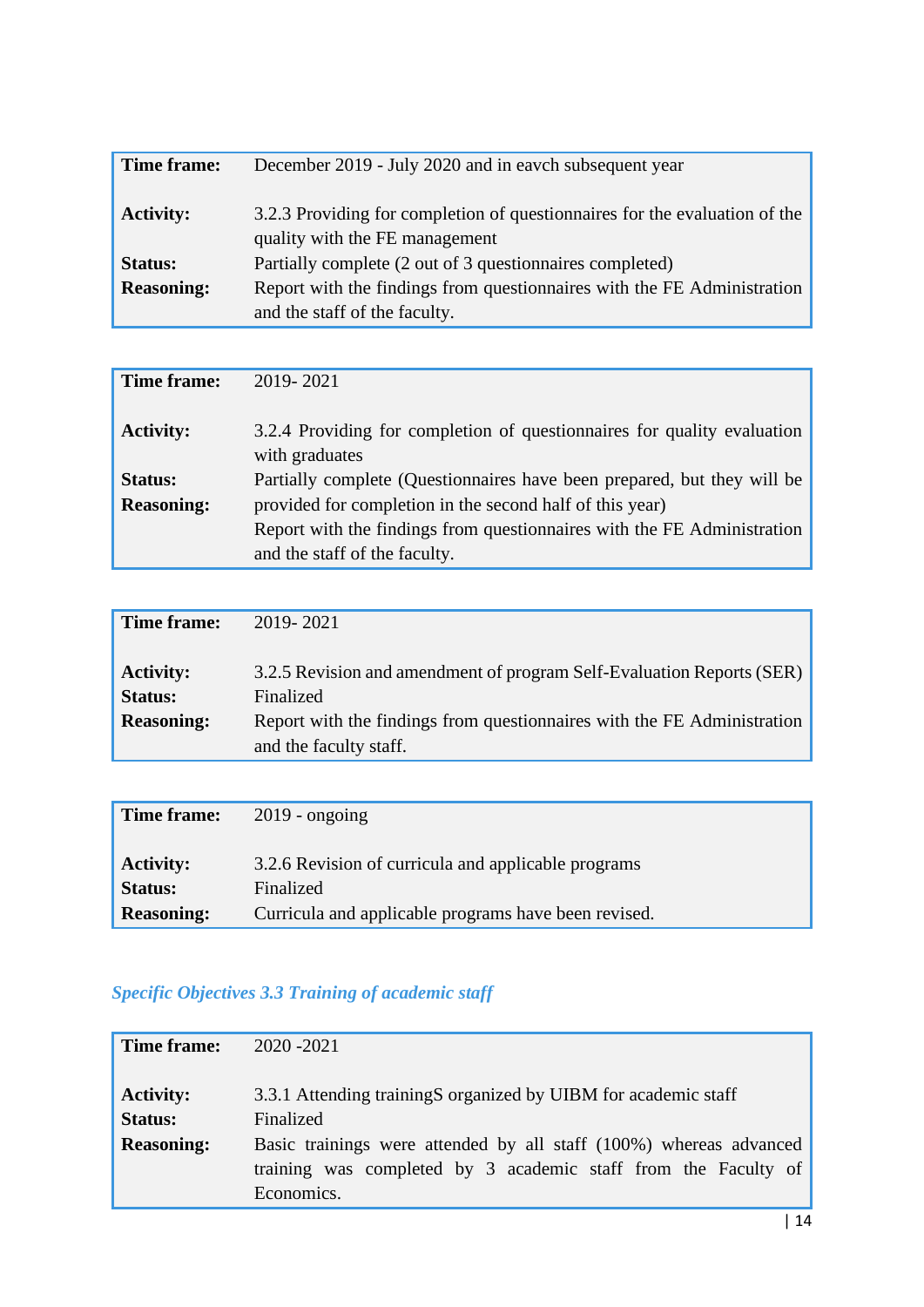### *Specific Objective 3.4 Increase of the quality culture*

| Time frame:       | 2020 - 2021                                                                                                                     |
|-------------------|---------------------------------------------------------------------------------------------------------------------------------|
| <b>Activity:</b>  | 3.4.1 Providing information and consultation on the importance of quality<br>assurance through workshops for staff and students |
| <b>Status:</b>    | Finalized                                                                                                                       |
| <b>Reasoning:</b> | A significant number of workshops have been organized for staff and<br>students.                                                |

# <span id="page-14-0"></span>**Strategic Objective: 4. Human Resources Development, Digitalization and Public Information**

*Specific objectives 4.1 Human resources plan for academic staff*

| Time frame:       | 2020-2021 ongoing                                                                                                        |
|-------------------|--------------------------------------------------------------------------------------------------------------------------|
| <b>Activity:</b>  | 4.1.1 Drafting of the Annual Plan for academic advancement and<br>recruitment of academic staff for new specializations. |
| <b>Status:</b>    | Finalized                                                                                                                |
| <b>Reasoning:</b> | 3 academic staff have been promoted and two are in the process of<br>promotion.                                          |

| Time frame:       | $2020 - 2021$                                                                                |
|-------------------|----------------------------------------------------------------------------------------------|
| <b>Activity:</b>  | 4.1.2 Develop the process of filling vacancies based on staffing plan and<br>budgetary funds |
| <b>Status:</b>    | Finalized                                                                                    |
| <b>Reasoning:</b> | Vacant positions have been advertised and regular and engaged professors                     |
|                   | have been recruited.                                                                         |

| Time frame:                                             | 2021                                                                                                                                                                                                                                                                                                    |
|---------------------------------------------------------|---------------------------------------------------------------------------------------------------------------------------------------------------------------------------------------------------------------------------------------------------------------------------------------------------------|
| <b>Activity:</b><br><b>Status:</b><br><b>Reasoning:</b> | 4.1.3 Development of a plan for training of academic staff<br>Finalized<br>Basic level trainings on teaching methodology (100% completed),<br>whereas advanced training was attended by 3 out of 11 academic staff<br>(27.27%)<br>The training on drafting syllabuses was attended by all staff (100%). |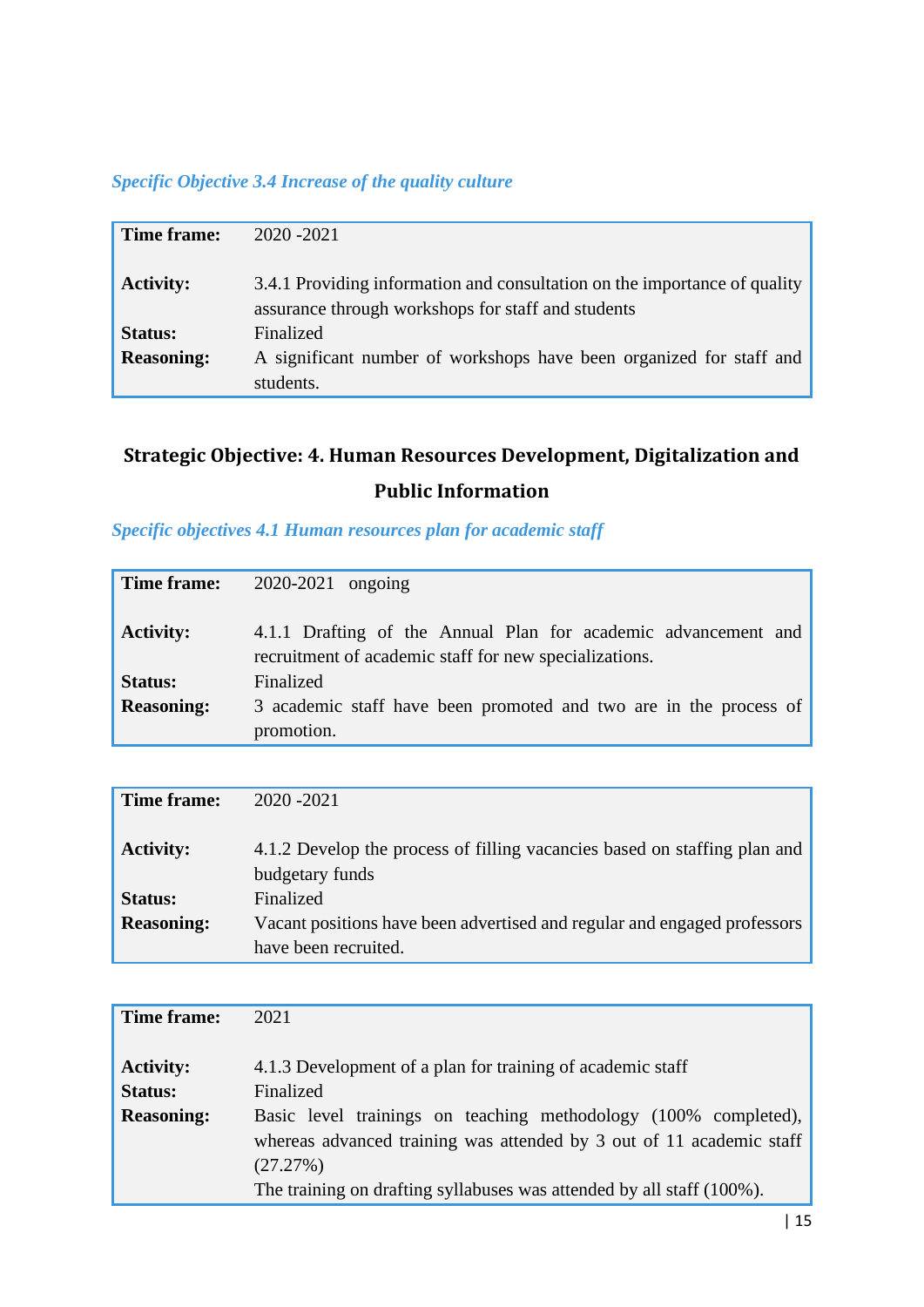## *4.2.Development and Promotion of Human Resources Academic Staff*

| Time frame:       | 2020 - 2021                                                              |
|-------------------|--------------------------------------------------------------------------|
|                   |                                                                          |
| <b>Activity:</b>  | 4.2.1 Development of procedures for promotion of academic staff          |
| <b>Status:</b>    | Finalized                                                                |
| <b>Reasoning:</b> | Two professors have been promoted from Prof.ass to Prof.asoc and one is  |
|                   | in the process. Another Lecturer Assistant has been promoted to Prof.ass |
|                   | and the other is in the process.                                         |

## *Specific Objective 4.3 Upgrading Infrastructure based on the most advanced technology.*

| Time frame:       | 2020 - 2021                                                                    |
|-------------------|--------------------------------------------------------------------------------|
| <b>Activity:</b>  | 4.3.1 Equipping classrooms and offices with advanced hardware and<br>software. |
| <b>Status:</b>    | <b>Partially Finalized</b>                                                     |
| <b>Reasoning:</b> | The classrooms are equipped with projectors. Staff offices are equipped        |
|                   | with computers and laptops. There is a procurement process underway to         |
|                   | supply the rooms with computers and software equipment.                        |

| Time frame:       | 2020 - 2021                                                             |
|-------------------|-------------------------------------------------------------------------|
|                   |                                                                         |
| <b>Activity:</b>  | 4.3.2 Equipping cabinets with advanced hardware and software.           |
| <b>Status:</b>    | <b>Partially Finalized</b>                                              |
| <b>Reasoning:</b> | Procurement procedures for the full implementation of this activity are |
|                   | underway                                                                |

| Time frame:       | 2020 - 2021                                                                                         |
|-------------------|-----------------------------------------------------------------------------------------------------|
| <b>Activity:</b>  | 4.3.3 Supply the library with advanced hardware and software equipment<br>and with digital library. |
| <b>Status:</b>    | <b>Partially Finalized</b>                                                                          |
| <b>Reasoning:</b> | The library is supplied with hardware equipment while procedures are                                |
|                   | being developed for software equipment.                                                             |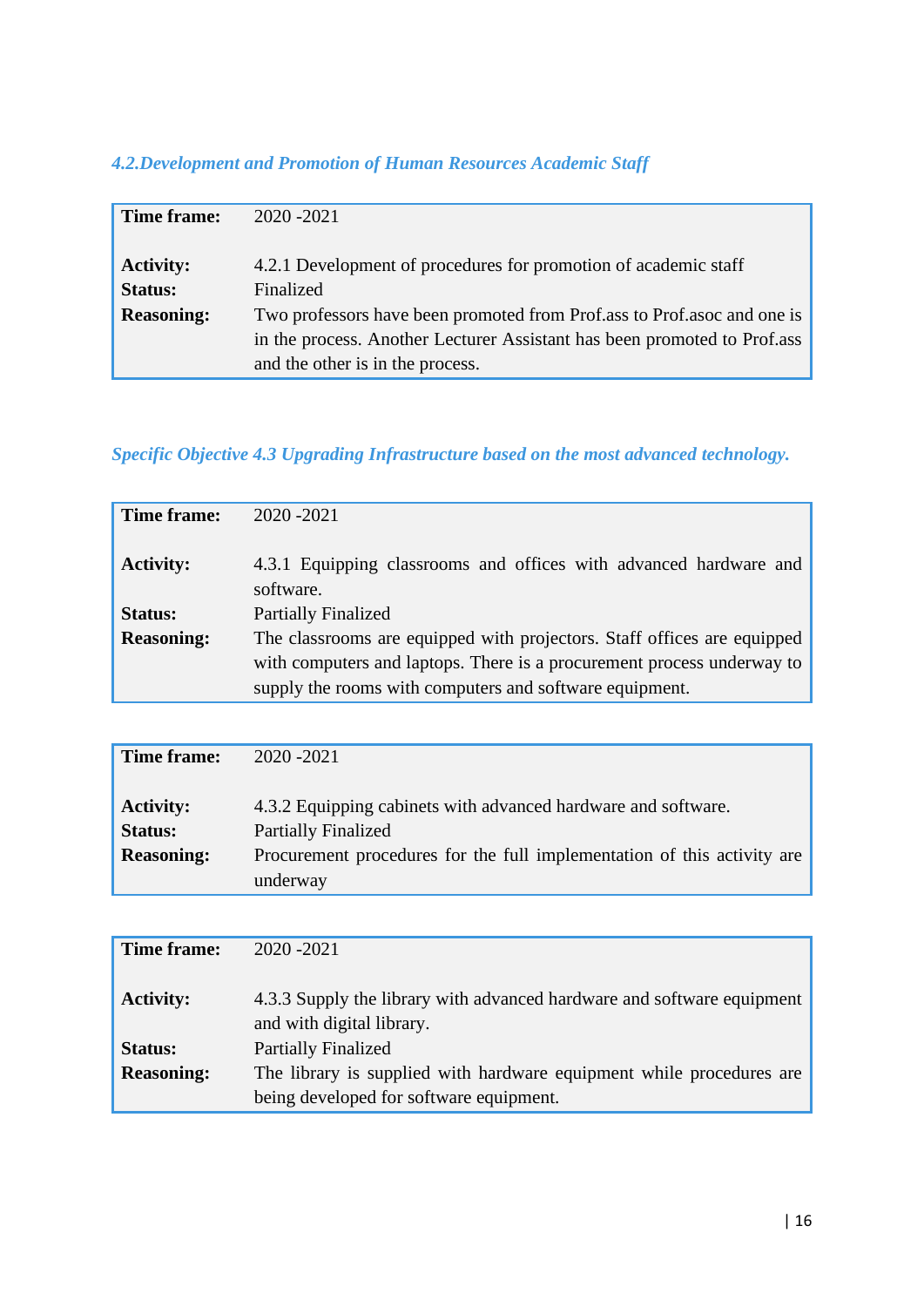*4.4. Specific objectives: Digitalization of the process of recording and controlling the attendance of academic/administrative staff and students*

| Time frame:       | $2020 - 2021$                                                                                  |
|-------------------|------------------------------------------------------------------------------------------------|
| <b>Activity:</b>  | 4.4.1 Digitization of recording and control of attendance of<br>academic/administrative staff. |
| Status:           | Not finalized                                                                                  |
| <b>Reasoning:</b> | No procurement procedures have been initiated                                                  |

| Time frame:                 | 2020 - 2021                                                                         |
|-----------------------------|-------------------------------------------------------------------------------------|
| <b>Activity:</b><br>Status: | 4.4.2 Digitization of recording and control of student attendance.<br>Not finalized |
| <b>Reasoning:</b>           | No procurement procedures have been initiated                                       |

*4.5. Specific objectives: Public Information and Communication* 

| Time frame:                        | 2019 - 2021                                                                                                       |
|------------------------------------|-------------------------------------------------------------------------------------------------------------------|
| <b>Activity:</b><br><b>Status:</b> | 4.5.1 Updating website information regarding the FE events<br>Finalized                                           |
| <b>Reasoning:</b>                  | News/announcements are published regularly on the UIBM website,<br>regarding the Faculty of Economics activities. |

| Time frame:       | 2019 - 2021                                                                 |
|-------------------|-----------------------------------------------------------------------------|
| <b>Activity:</b>  | 4.5.2 Promotion of FE through promotional materials and other alternative   |
|                   | means                                                                       |
| <b>Status:</b>    | Finalized                                                                   |
| <b>Reasoning:</b> | There has been promotional activity in schools and institutions in order to |
|                   | promote the activities and programs of FE. Additionally, a number of        |
|                   | promotional materials (brochures, pens, etc.) has been distributed.         |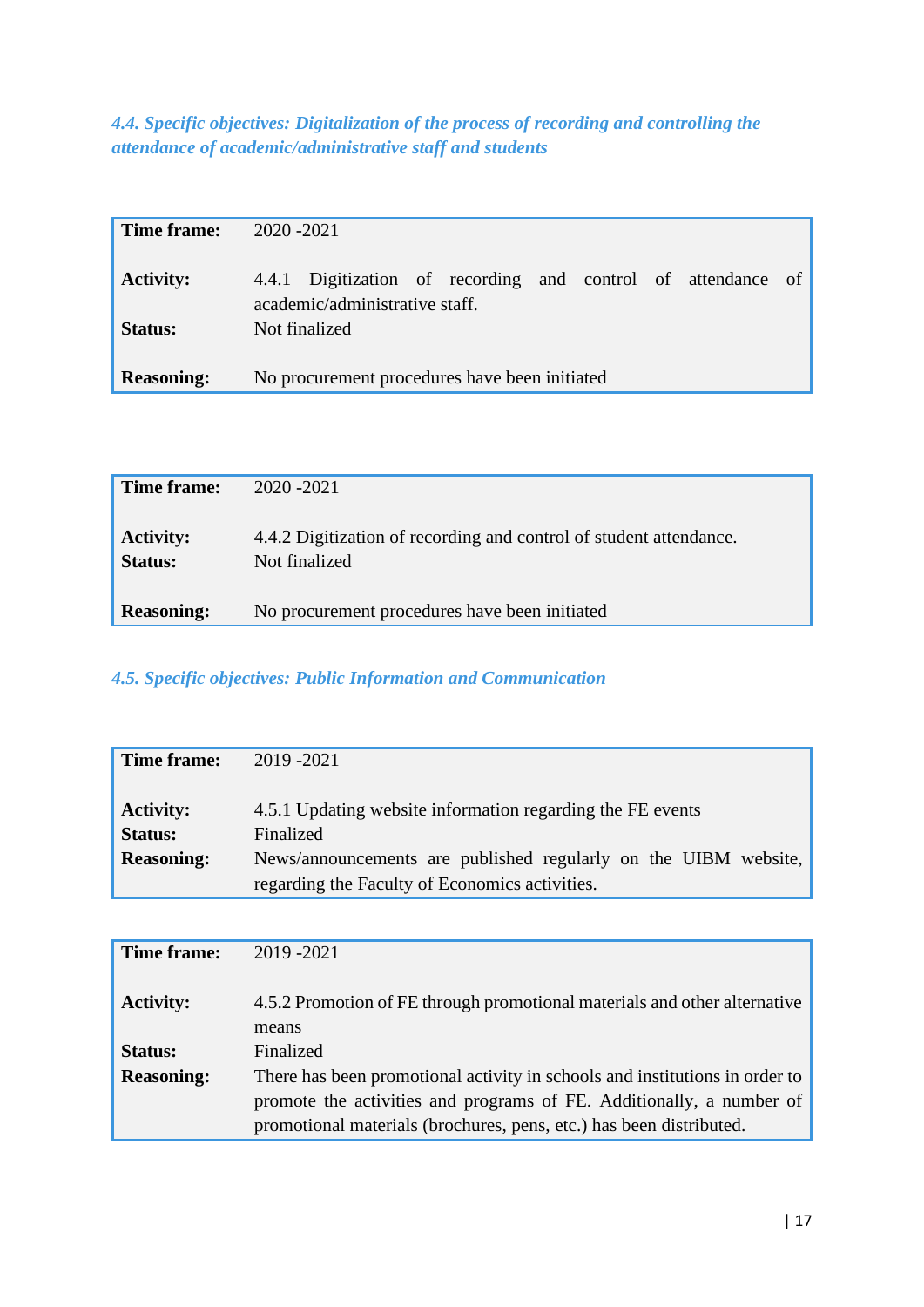### <span id="page-17-0"></span>**Strategic Objective: 5. Inter-Institutional and International Cooperation**

- *5.1. Establishment of the legal basis, operationalization of the Office for International Cooperation and, Drafting of the Internationalization Strategy*
- *5.2.*

| Time frame:                        | 2020                                                                                             |
|------------------------------------|--------------------------------------------------------------------------------------------------|
| <b>Activity:</b><br><b>Status:</b> | 5.1.1 Establishment of the Industrial Board of FE<br>Finalized                                   |
| <b>Reasoning:</b>                  | An Industrial Body has been established within the FE, with<br>representatives from the Industry |

### *5.2. Increase of partnerships and business agreements*

| Time frame:       | 2020                                                                     |
|-------------------|--------------------------------------------------------------------------|
| <b>Activity:</b>  | 5.2.1 The process of establishing the Industrial Board within the FE     |
| Status:           | Finalized                                                                |
| <b>Reasoning:</b> | In December 2020 an Industrial Body within the FE with representatives   |
|                   | from the Industry has been established, while in 2021 a considerable     |
|                   | number of formal and informal meetings have been held.                   |
| Time frame:       | 2020 - 2021                                                              |
| <b>Activity:</b>  | 5.2.2 Staff support for participation in Scientific Conferences          |
| Status:           | Finalized                                                                |
| <b>Reasoning:</b> | On average, all staff attend a conference during the year. A significant |
|                   | number of staff (33%) have been part of the editorial boards in          |
|                   | international conferences and journals. A member of the FE academic      |
|                   | staff has been engaged as HEIs expert within Erasmus +, Kosovo Office.   |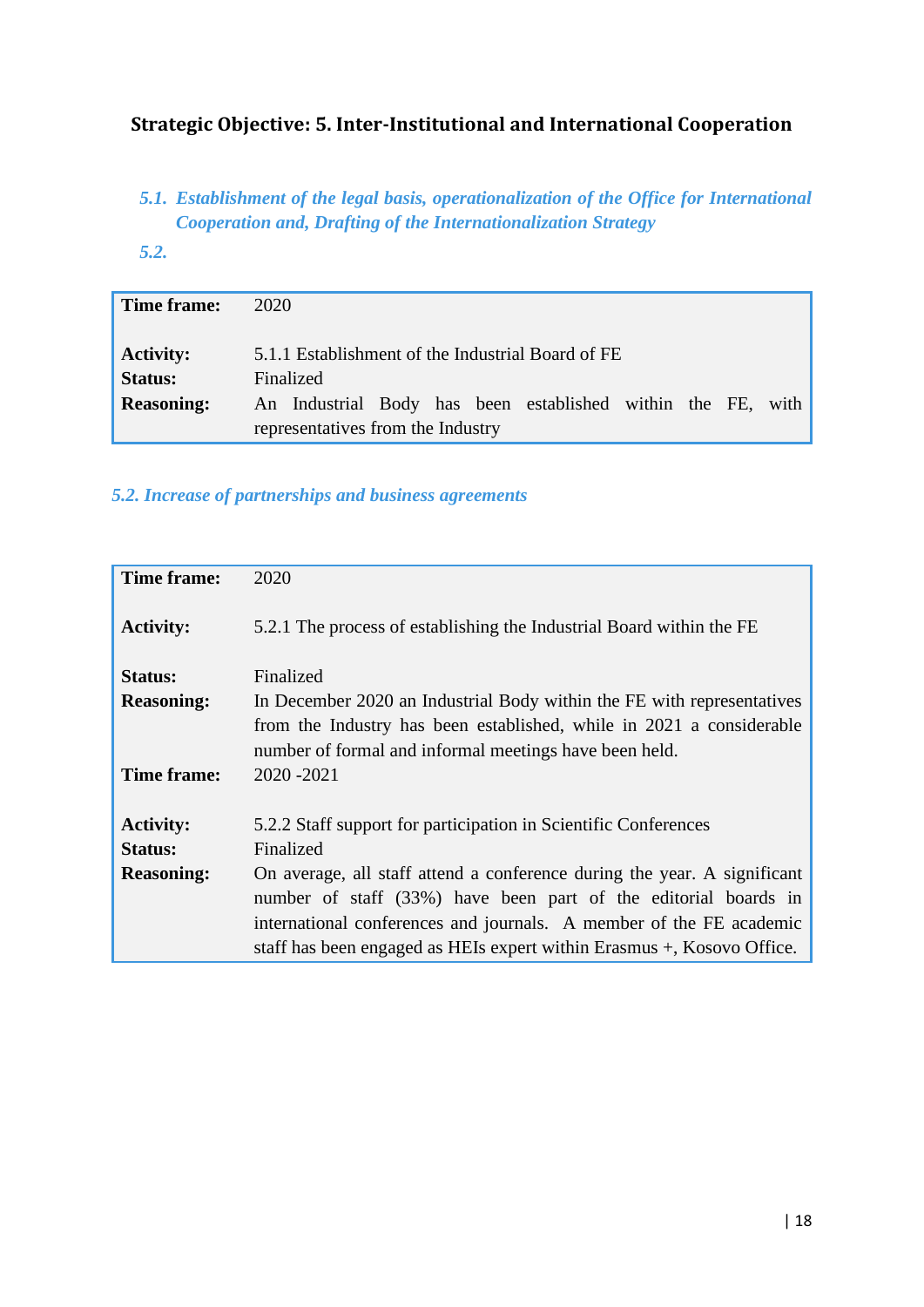### *5.3. Increase of applications in joint projects for international funding*

| Time frame:       | 2020 - 2021                                                                                                                                                                     |
|-------------------|---------------------------------------------------------------------------------------------------------------------------------------------------------------------------------|
| <b>Activity:</b>  | 5.3.1. Participation in the training of academic/administrative staff in<br>building professional capacity for application in projects and absorption<br>of international funds |
| Status:           | <b>Partially Finalized</b>                                                                                                                                                      |
| <b>Reasoning:</b> | A significant number of staff have participated in trainings for professional                                                                                                   |
|                   | capacity building for project application and absorption of international                                                                                                       |
|                   | funds                                                                                                                                                                           |
|                   |                                                                                                                                                                                 |
| Time frame:       | 2020 - 2021                                                                                                                                                                     |
|                   |                                                                                                                                                                                 |
| <b>Activity:</b>  | 5.3.2 Application in mobility projects for staff and students                                                                                                                   |
| <b>Status:</b>    | <b>Partially Finalized</b>                                                                                                                                                      |
| <b>Reasoning:</b> | 2 academic staff members and three students have applied for mobility in                                                                                                        |
|                   | Poland under Erasmus +                                                                                                                                                          |

### *5.4. Increase of the mobility of staff and students (Internship, continuation of studies, etc.)*

| Time frame:       | 2020 - 2021                                                                                                                                                                     |
|-------------------|---------------------------------------------------------------------------------------------------------------------------------------------------------------------------------|
| <b>Activity:</b>  | 5.4.1. Participation in workshops for academic/administrative staff and<br>students in building professional capacities regarding the application for<br>international mobility |
| Status:           | <b>Partially Finalized</b>                                                                                                                                                      |
| <b>Reasoning:</b> | A considerable number of staff have participated in trainings and<br>workshops for professional capacity building for international mobility<br>application                     |

#### *5.5. Program schemes/scholarships for students*

| Time frame:       | $2020 - 2021$                                                                                                                       |
|-------------------|-------------------------------------------------------------------------------------------------------------------------------------|
| <b>Activity:</b>  | 5.5.1 Capacity building of academic staff and students regarding<br>application procedures                                          |
| <b>Status:</b>    | <b>Partially Finalized</b>                                                                                                          |
| <b>Reasoning:</b> | A certain number of staff and students have participated in trainings and<br>workshops regarding scholarship application procedures |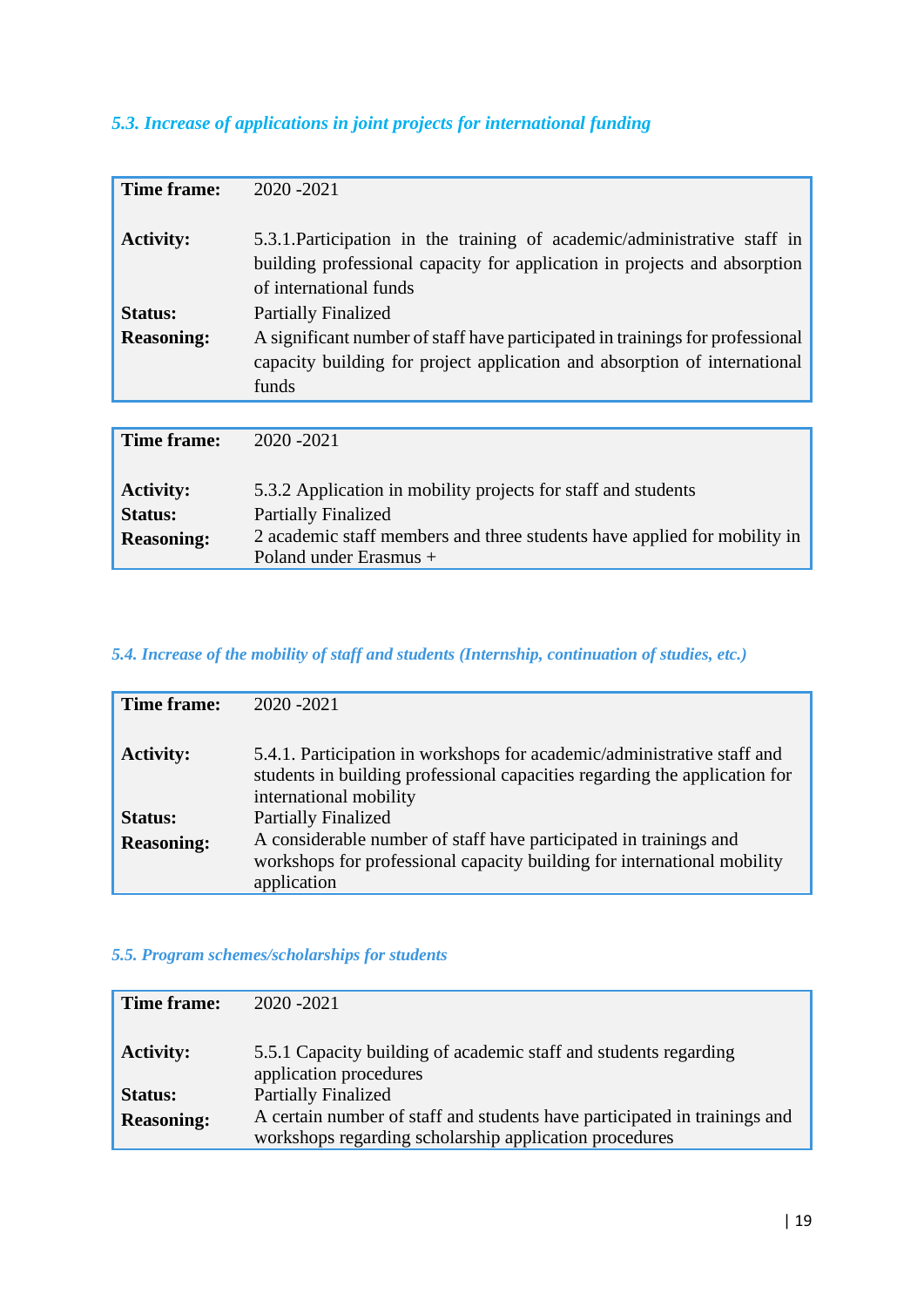### *5.6. Data Management for International Projects and Donations*

| Time frame:       | 2020 - 2021                                                                                |  |  |  |  |
|-------------------|--------------------------------------------------------------------------------------------|--|--|--|--|
|                   |                                                                                            |  |  |  |  |
| <b>Activity:</b>  | 5.6.1 Monitoring and reporting on projects received and implemented                        |  |  |  |  |
| Status:           | Finalized                                                                                  |  |  |  |  |
| <b>Reasoning:</b> | There was a regular basis reporting on all phases of staff and student<br>mobility process |  |  |  |  |
|                   |                                                                                            |  |  |  |  |
| Time frame:       | 2020 - 2021                                                                                |  |  |  |  |
| <b>Activity:</b>  | 5.6.2 Improving resources and infrastructure to support international<br>cooperation       |  |  |  |  |
| Status:           | <b>Partially Finalized</b>                                                                 |  |  |  |  |
| <b>Reasoning:</b> | Resources have been provided and infrastructure has been created to                        |  |  |  |  |
|                   | support international cooperation. Cooperation in the field of economy is                  |  |  |  |  |
|                   | expected to rise.                                                                          |  |  |  |  |

### *5.7. Institutional Cooperation Alumni/Industry/Local and Central Level Institutions*

| Time frame:                  | 2020 - 2021                                                                                                                                                                                           |
|------------------------------|-------------------------------------------------------------------------------------------------------------------------------------------------------------------------------------------------------|
| <b>Activity:</b>             | 5.7.1 Organizing joint events related to activities in academic units and<br>UIBM, with the purpose of intensifying cooperation between Alumni, the<br>Industrial Board and Industry representatives. |
| Status:<br><b>Reasoning:</b> | Finalized<br>Activities and events were held with representatives of Alumni, the<br>Industrial Board and Industry representatives                                                                     |

#### *5.8. Specific objectives: Connecting Alumni with the Industry and Government employers*

| Time frame:                        | $2018$ - ongoing                                                                    |
|------------------------------------|-------------------------------------------------------------------------------------|
| <b>Activity:</b><br><b>Status:</b> | 5.8.1 Creating an Employers' Data System for students<br><b>Partially Finalized</b> |
|                                    |                                                                                     |
| <b>Reasoning:</b>                  | Cooperation agreements have been signed with a significant number of                |
|                                    | businesses, while the creation of an Employers' Data System for students            |
|                                    | is in progress.                                                                     |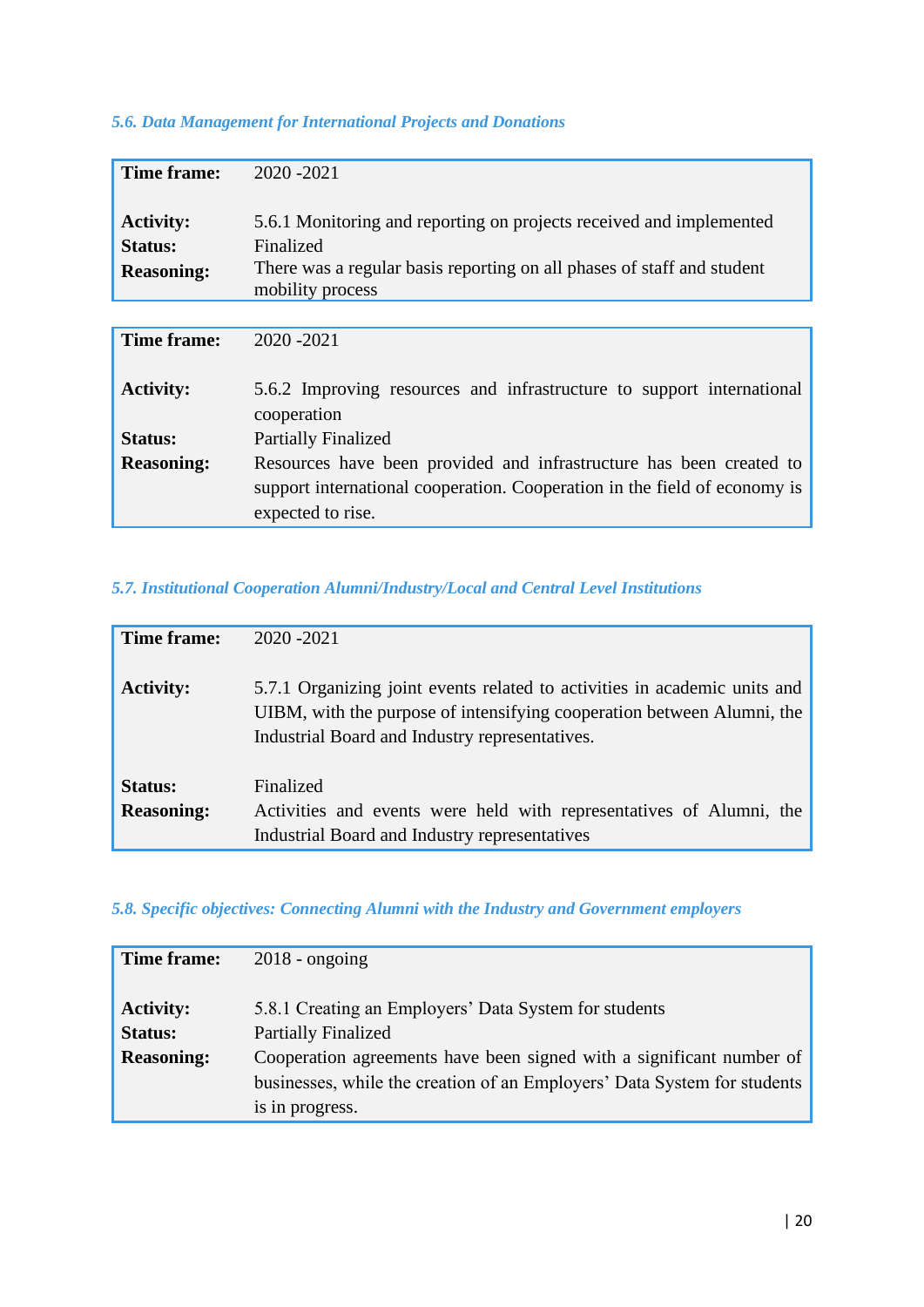### **5. ACTIVITIES IMPLEMENTATION STATUS**

**Partially Finalized C** Not finalized

 $\blacksquare$ 

<span id="page-20-0"></span>

| <b>Strategic</b><br><b>Objectives</b>                          | <b>Specific Objectives</b>                                                              | <b>Activities</b>                                                                                                                        | <b>Finalized</b> | <b>Partially</b><br><b>Finalized</b> | <b>Not</b><br><b>Finalized</b> |
|----------------------------------------------------------------|-----------------------------------------------------------------------------------------|------------------------------------------------------------------------------------------------------------------------------------------|------------------|--------------------------------------|--------------------------------|
|                                                                |                                                                                         | Attending training on new teaching methodologies<br>1.1.1                                                                                |                  |                                      |                                |
|                                                                | 1.1. Improving<br>teaching methods                                                      | 1.1.2 Advanced training on teaching methodologies.                                                                                       |                  |                                      |                                |
|                                                                |                                                                                         | 1.1.3 Syllabus screening training                                                                                                        |                  |                                      |                                |
|                                                                | 1.2 Harmonization of<br>the assessment method<br>with the expected<br>learning outcomes | 1.2.1 Application of changes in the syllabuses design in<br>accordance with the evaluation Manual with the expected learning<br>outcomes |                  |                                      |                                |
| 1. Advancement of<br>study activities in<br>terms of teaching, | 1.3. Installation of anti-                                                              | 1.3.1 Training of staff on anti-plagiarism software. and software<br>application                                                         |                  |                                      |                                |
| professional<br>development and<br>student support             | plagiarism system                                                                       | 1.3.2 Monitoring the use of the system                                                                                                   |                  |                                      |                                |
|                                                                |                                                                                         | 1.4.1 Attending a conference in a special field                                                                                          |                  |                                      |                                |
|                                                                | 1.4. Ongoing staff                                                                      | 1.4.2 Publication of at least one article per year                                                                                       |                  |                                      |                                |
|                                                                | training                                                                                | 1.4.3 Support for transition from MA to PhD                                                                                              |                  |                                      |                                |
|                                                                |                                                                                         | 1.4.4 Staff application for mobility participation                                                                                       |                  |                                      |                                |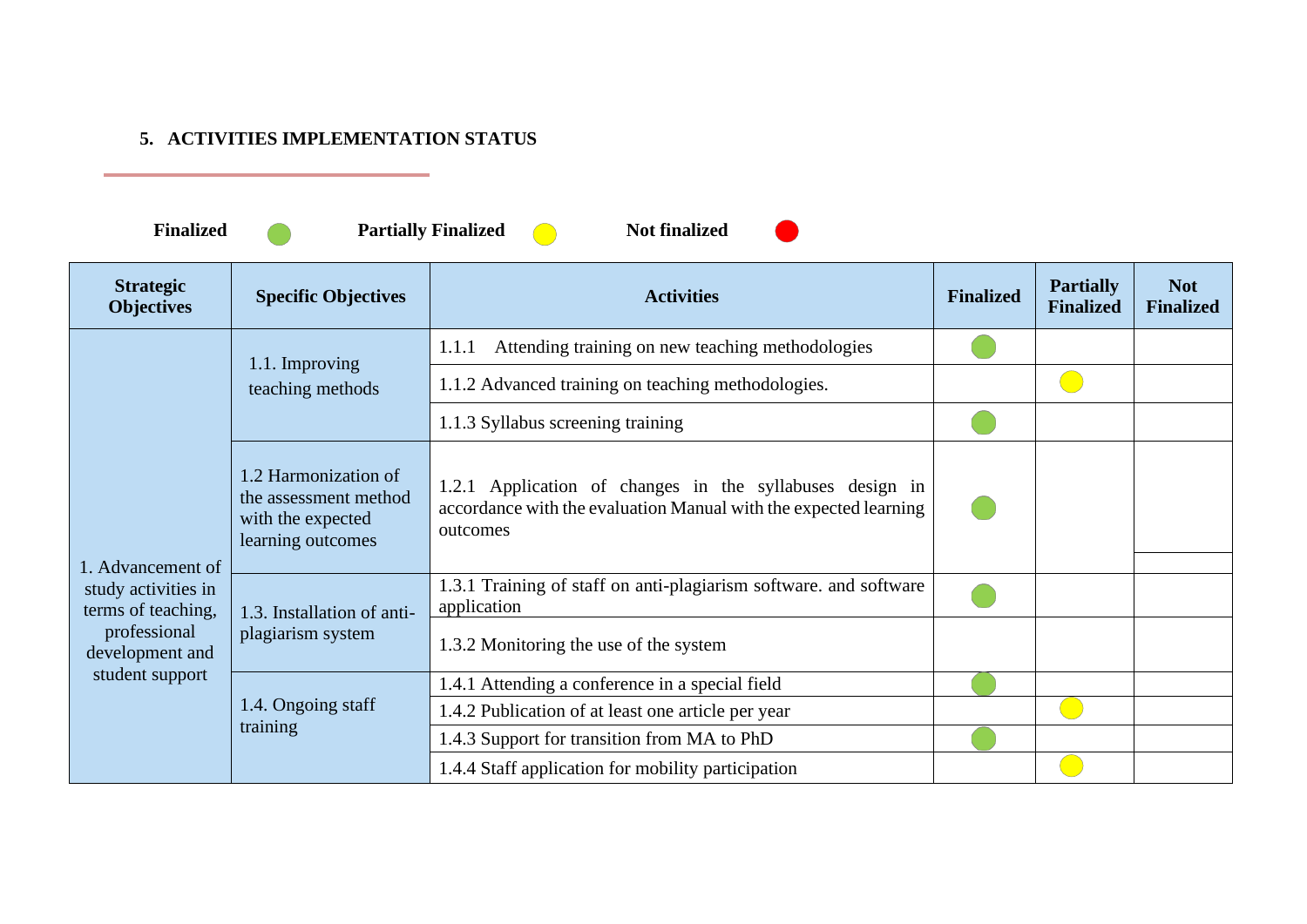|                                        | 1.5. Learning resources<br>and support        | 1.5.1 Distribution of questionnaires on the evaluation of<br>administrative services by the academic staff.                                                                     |  |  |
|----------------------------------------|-----------------------------------------------|---------------------------------------------------------------------------------------------------------------------------------------------------------------------------------|--|--|
|                                        |                                               | 1.5.2 Distribution of questionnaires on the evaluation of<br>administrative services by students                                                                                |  |  |
|                                        | 1.6. Orientation and<br>information for all   | 1.6.1 Drafting of a students handbook with the most relevant<br>information related to the Faculty and study program                                                            |  |  |
|                                        | phases of the student<br>life cycle           | 1.6.2 -Selection of projects, in addition to competent reviews<br>(including international reviews), a series of performance<br>indicators will be used for project evaluation. |  |  |
|                                        |                                               | 1.7.1 Supporting students through consultations, joint round<br>tables and cooperation with businesses-internships for students.                                                |  |  |
|                                        | 1.7. Student support                          | 1.7.2 Membership of graduates in the Alumni Association.                                                                                                                        |  |  |
|                                        |                                               | 1.7.3 Organizing a meeting with FE graduates and the FE<br>Industrial Board.                                                                                                    |  |  |
|                                        |                                               | 1.7.4 Promoting the FE students' achievements, success stories                                                                                                                  |  |  |
| 2. Advancement of                      |                                               | 2.1.1 Scientific research publications in the field of economics<br>with significant impact on the economy and the community                                                    |  |  |
| scientific research<br>and development | 2.1. Drafting of a<br>strategic research plan | 2.1.2 Establishment of the Institute of Economics within the<br><b>Faculty of Economics</b>                                                                                     |  |  |
|                                        |                                               | 2.1.3 Establishment of a scientific research group within the<br><b>Faculty of Economics</b>                                                                                    |  |  |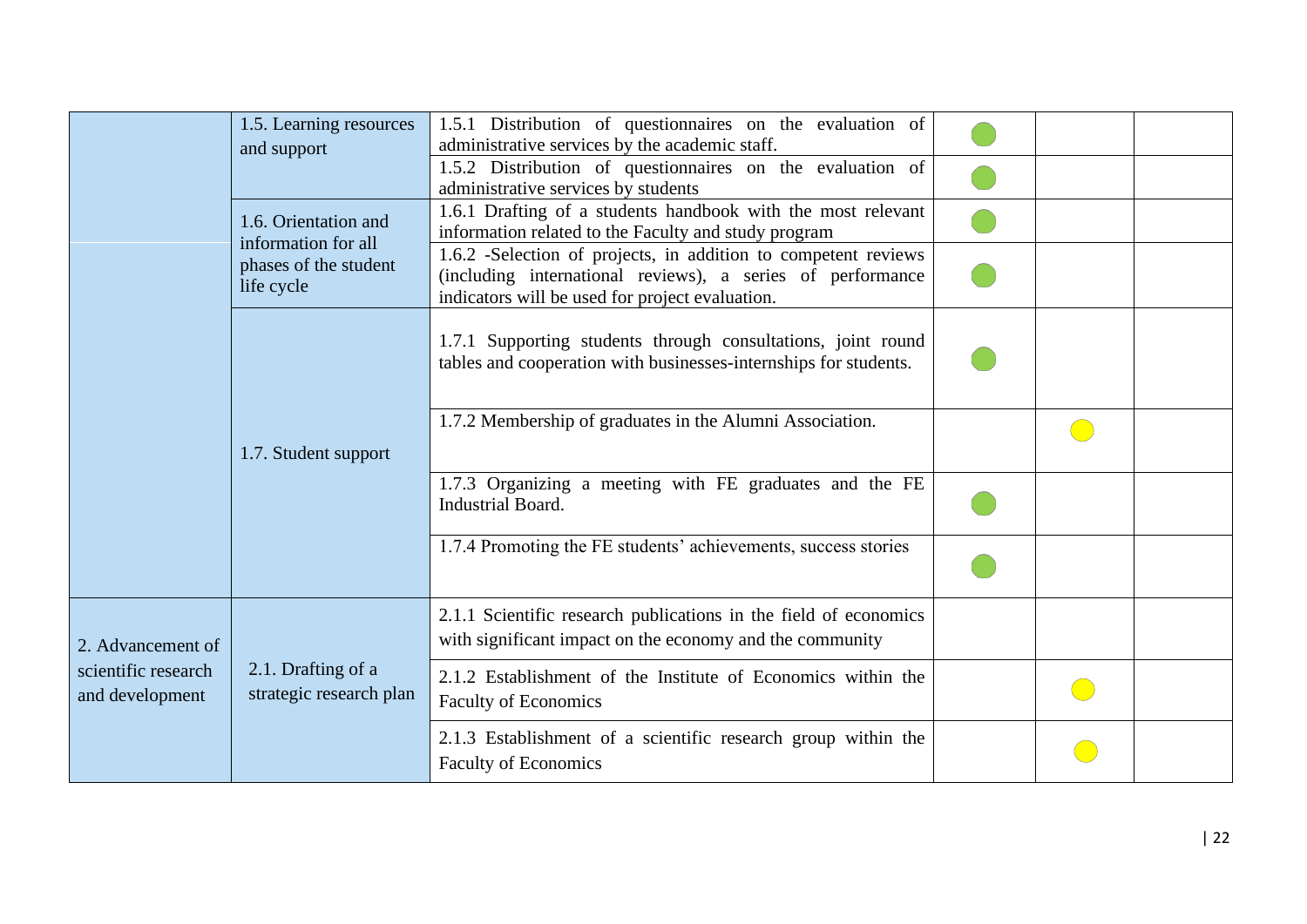|                                              | 2.2. Creating a fund<br>from financial revenues<br>to support research | 2.2.1 Establishment of a scientific research group within the<br><b>Faculty of Economics</b>                                |  |  |
|----------------------------------------------|------------------------------------------------------------------------|-----------------------------------------------------------------------------------------------------------------------------|--|--|
|                                              | 2.3. Organizing FE<br>conferences                                      | 2.3.1 Organizing a scientific conference in the field of economics<br>every year                                            |  |  |
|                                              |                                                                        | 3.1.1. Establishing a quality assurance system through the<br>engagement of UIBM bodies and external experts                |  |  |
|                                              |                                                                        | 3.1.2 Evaluation and supervision of quality assurance in<br>teaching-learning                                               |  |  |
|                                              | 3.1. Building a quality<br>assurance system                            | 3.1.3 Application of interactive and contemporary methods in<br>teaching                                                    |  |  |
|                                              |                                                                        | 3.1.4 Market analysis regarding the compliance of curricula with<br>market needs                                            |  |  |
|                                              |                                                                        | 3.1.5 Application for new Bachelor and Master level<br>specializations                                                      |  |  |
| 3. Building a<br>quality assurance<br>system |                                                                        | 3.2.1 Development of questionnaires and reporting, with FE<br>administration and academic staff                             |  |  |
|                                              | 3.2. Advancement of                                                    | 3.2.2 Development of questionnaires and reporting for quality<br>evaluation with students: One at the end of each semester. |  |  |
|                                              | the internal and external<br>quality assessment                        | 3.2.3 Providing of quality evaluation questionnaires for<br>completion with the FE management                               |  |  |
|                                              | process                                                                | 3.2.4 Providing of quality evaluation questionnaires for<br>completion with graduates                                       |  |  |
|                                              |                                                                        | 3.2.5 Revision and amendment of program Self-Evaluation<br>Reports (SER)                                                    |  |  |
|                                              |                                                                        | 3.2.6 Revision of curricula and applicable programs                                                                         |  |  |
|                                              | 3.3. Training of<br>academic staff                                     | 3.3.1 Attending trainings organized by UIBM for academic staff                                                              |  |  |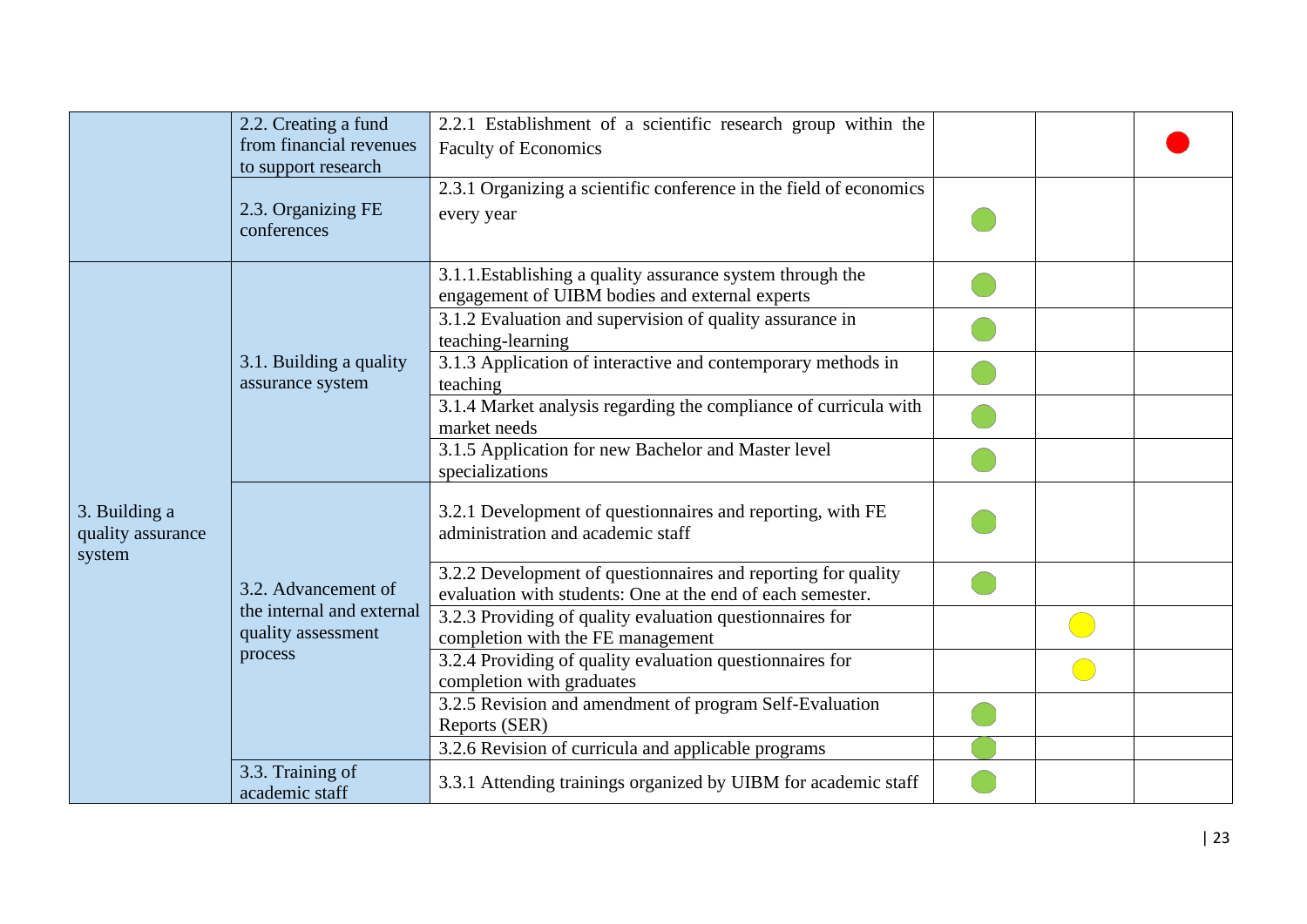|                                                                                                 | 3.4. Raising the quality<br>culture                                                            | 3.4.1 Providing information and consultation on the importance<br>of quality assurance through workshops for staff and students |  |  |
|-------------------------------------------------------------------------------------------------|------------------------------------------------------------------------------------------------|---------------------------------------------------------------------------------------------------------------------------------|--|--|
|                                                                                                 |                                                                                                | 4.1.1 Drafting of the Annual Plan for academic advancement and<br>recruitment of academic staff for new specializations         |  |  |
|                                                                                                 | 4.1. Human resource<br>plan for academic staff                                                 | 4.1.2 Develop the process of filling vacancies based on staffing<br>plan and budgetary funds                                    |  |  |
|                                                                                                 |                                                                                                | 4.1.3 Development of a plan for training of academic staff                                                                      |  |  |
|                                                                                                 | 4.2. Development and<br><b>Promotion of Human</b><br><b>Resources Academic</b><br><b>Staff</b> | 4.2.1 Development of procedures for the promotion of academic<br>staff                                                          |  |  |
|                                                                                                 | 4.3. Upgrading                                                                                 | 4.3.1 Equipping classrooms and offices with advanced hardware<br>and software.                                                  |  |  |
|                                                                                                 | infrastructure based on<br>the most advanced                                                   | 4.3.2 Equipping cabinets with advanced hardware and software                                                                    |  |  |
|                                                                                                 | technology                                                                                     | 4.3.3 Supply of the library with advanced hardware and software<br>equipment and with digital library                           |  |  |
| 4. Human<br><b>Resources</b><br>Development,<br>Digitalization and<br><b>Public Information</b> | 4.4. Digitalization of<br>the process of recording                                             | 4.4.1 Digitization of recording and controlling attendance of<br>academic/administrative staff                                  |  |  |
|                                                                                                 | and controlling the<br>attendance of<br>academic/administrative<br>staff and students          | 4.4.2 Digitization of recording and controlling of student<br>attendance.                                                       |  |  |
|                                                                                                 | 4.5. Public Information<br>and Communication                                                   | 4.5.1 Updating website information regarding the FE events                                                                      |  |  |
|                                                                                                 |                                                                                                | 4.5.2 Promotion of FE through promotional materials and other<br>means                                                          |  |  |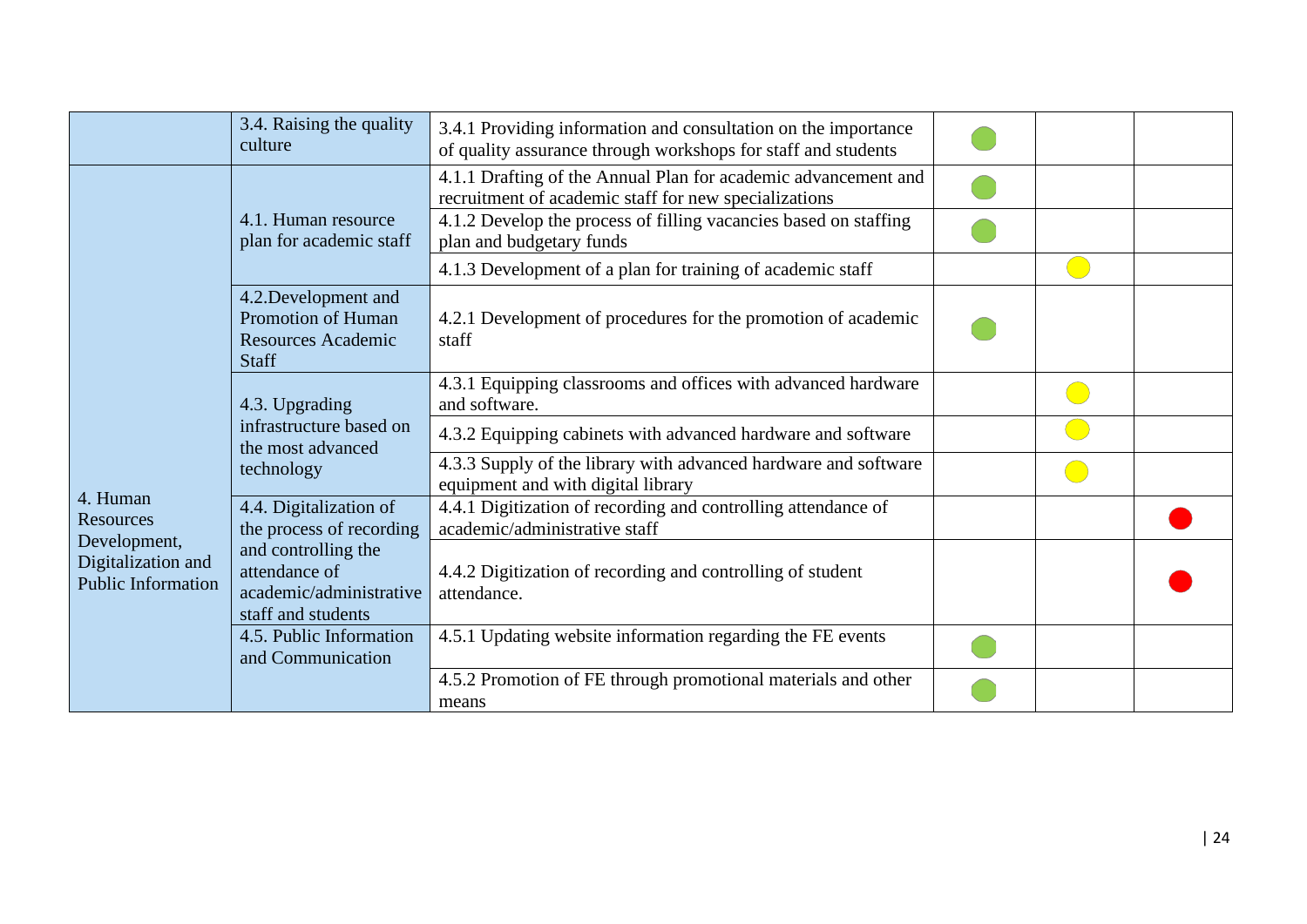| 5. Inter-<br>Institutional and<br>International<br>Cooperation | 5.1. Establishment of<br>the legal basis,<br>operationalization of the<br>Office for International<br>Cooperation and<br>Drafting of the<br>Internationalization<br>Strategy | 5.1.1 Establishment of the Industrial Board of FE                                                                                                                               |        |  |
|----------------------------------------------------------------|------------------------------------------------------------------------------------------------------------------------------------------------------------------------------|---------------------------------------------------------------------------------------------------------------------------------------------------------------------------------|--------|--|
|                                                                | 5.2. Increase of                                                                                                                                                             | 5.2.1 The process of establishing the Industrial Board within the<br><b>FE</b>                                                                                                  |        |  |
|                                                                | partnerships and<br>business agreements                                                                                                                                      | 5.2.2 Staff support for participation in Scientific Conferences                                                                                                                 |        |  |
|                                                                | 5.3. Increase<br>applications in joint                                                                                                                                       | 5.3.1. Participation in the training of academic/administrative staff<br>in building professional capacity for application in projects and<br>absorption of international funds |        |  |
|                                                                | projects for<br>international funding                                                                                                                                        | 5.3.2 Application in mobility projects for staff and students                                                                                                                   | (and a |  |
|                                                                | 5.4. Increasing the<br>mobility of staff and<br>students (Internship,<br>continuation of studies,<br>$etc.$ )                                                                | 5.4.1. Participation in workshops for academic/administrative<br>staff and students in building professional capacities regarding the<br>application for international mobility |        |  |
|                                                                | 5.5. Program<br>schemes/scholarships<br>for students                                                                                                                         | 5.5.1 Capacity building of academic staff and students regarding<br>application procedures                                                                                      |        |  |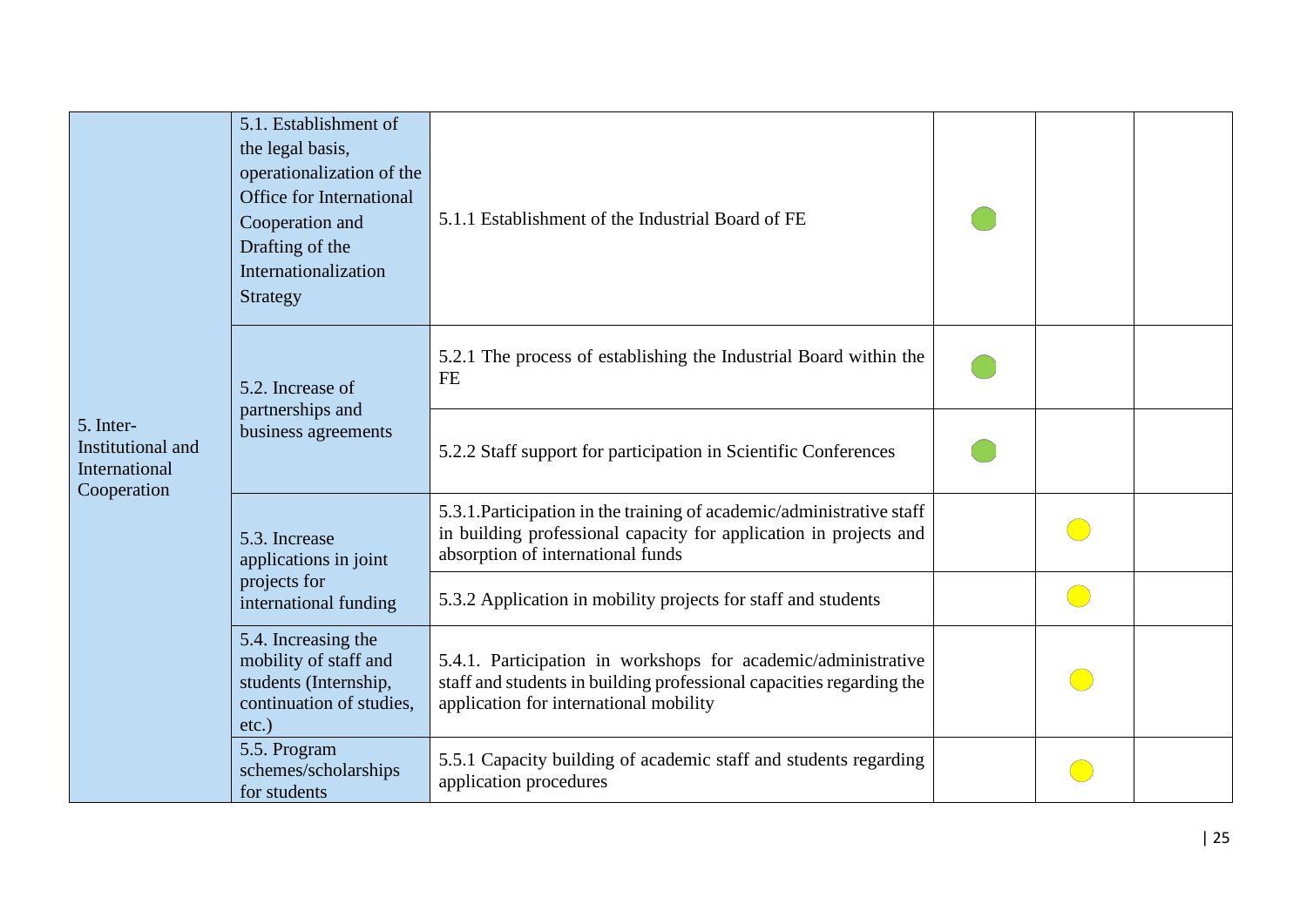| 5.6. Data Management<br>for International                                                              | 5.6.1 Monitoring and reporting on received and implemented<br>projects                                                                                                                                      |  |  |
|--------------------------------------------------------------------------------------------------------|-------------------------------------------------------------------------------------------------------------------------------------------------------------------------------------------------------------|--|--|
| Projects and Donations                                                                                 | 5.6.2 Improving resources and infrastructure to<br>support<br>international cooperation                                                                                                                     |  |  |
| 5.7. Institutional<br>Cooperation<br>Alumni/Industry/Local<br>and Central Level<br><b>Institutions</b> | 5.7.1 Organizing joint events related to activities in academic<br>units and UIBM, with the purpose of intensifying cooperation<br>between Alumni, the Industrial Board and<br>Industry<br>representatives. |  |  |
| 5.8. Alumni connection<br>with industry and<br>Government employers                                    | 5.8.1 Creating an Employers' Data System for students                                                                                                                                                       |  |  |